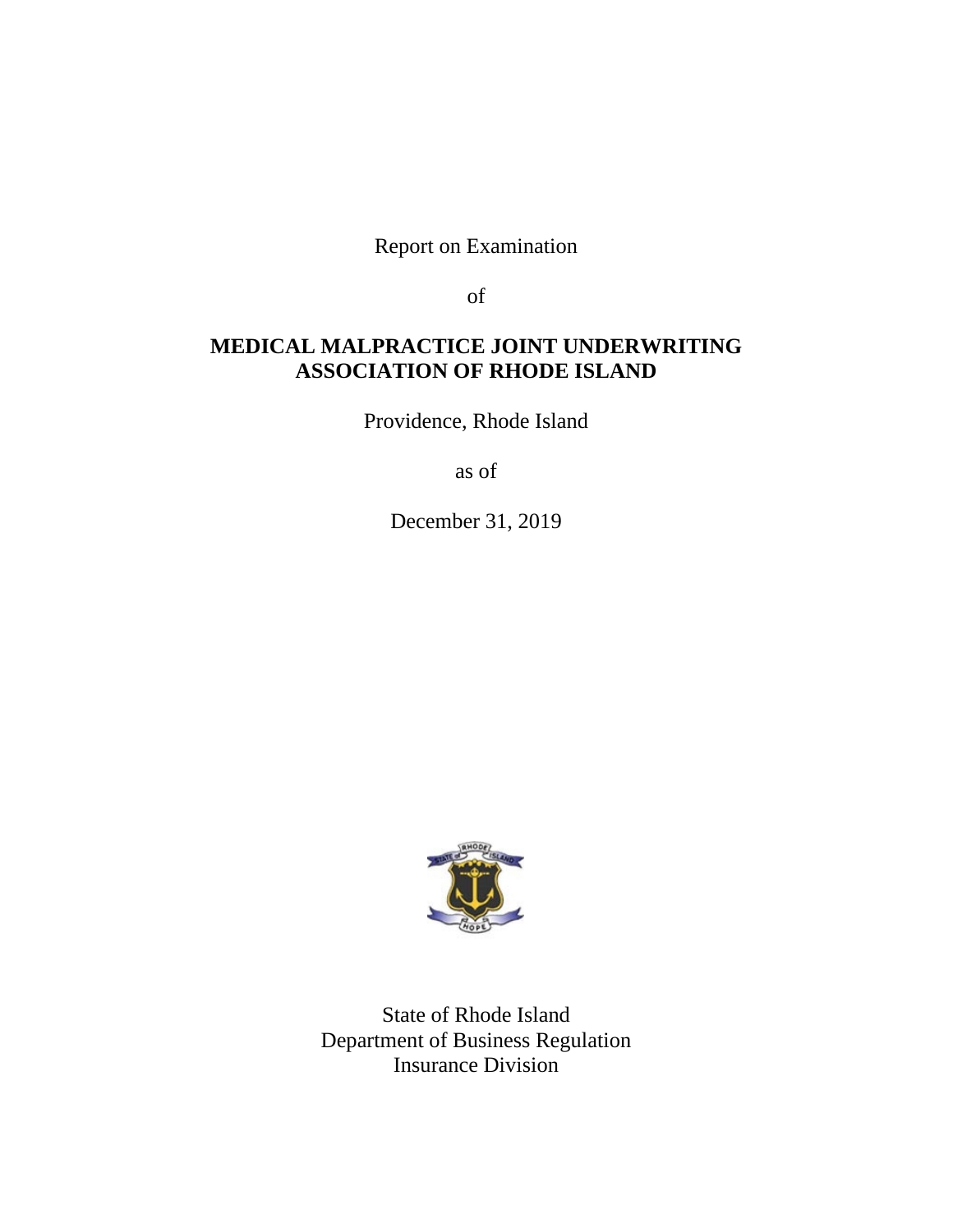

**State of Rhode Island DEPARTMENT OF BUSINESS REGULATION** 1511 Pontiac Avenue, Bldg. 69-2 **Cranston, Rhode Island 02920** 

**Insurance Division** 

# **ADOPTION ORDER**

The attached Report on Examination as of December 31, 2019 of the condition and affairs of:

# The Medical Malpractice Joint Underwriting Association of Rhode Island

was recently completed by duly qualified examiners, pursuant to the provisions of the Rhode Island General Laws.

Due consideration has been given to the comments of the examiners regarding the operation of the Association and its financial condition, as reflected in the report.

It is therefore ORDERED that said Report be, and it is hereby, adopted and filed and made an official record of this Department as of this date.

Department of Business Regulation

Elizabeth Kelleher Dwyer Superintendent of Insurance

Dated: July 21, 2021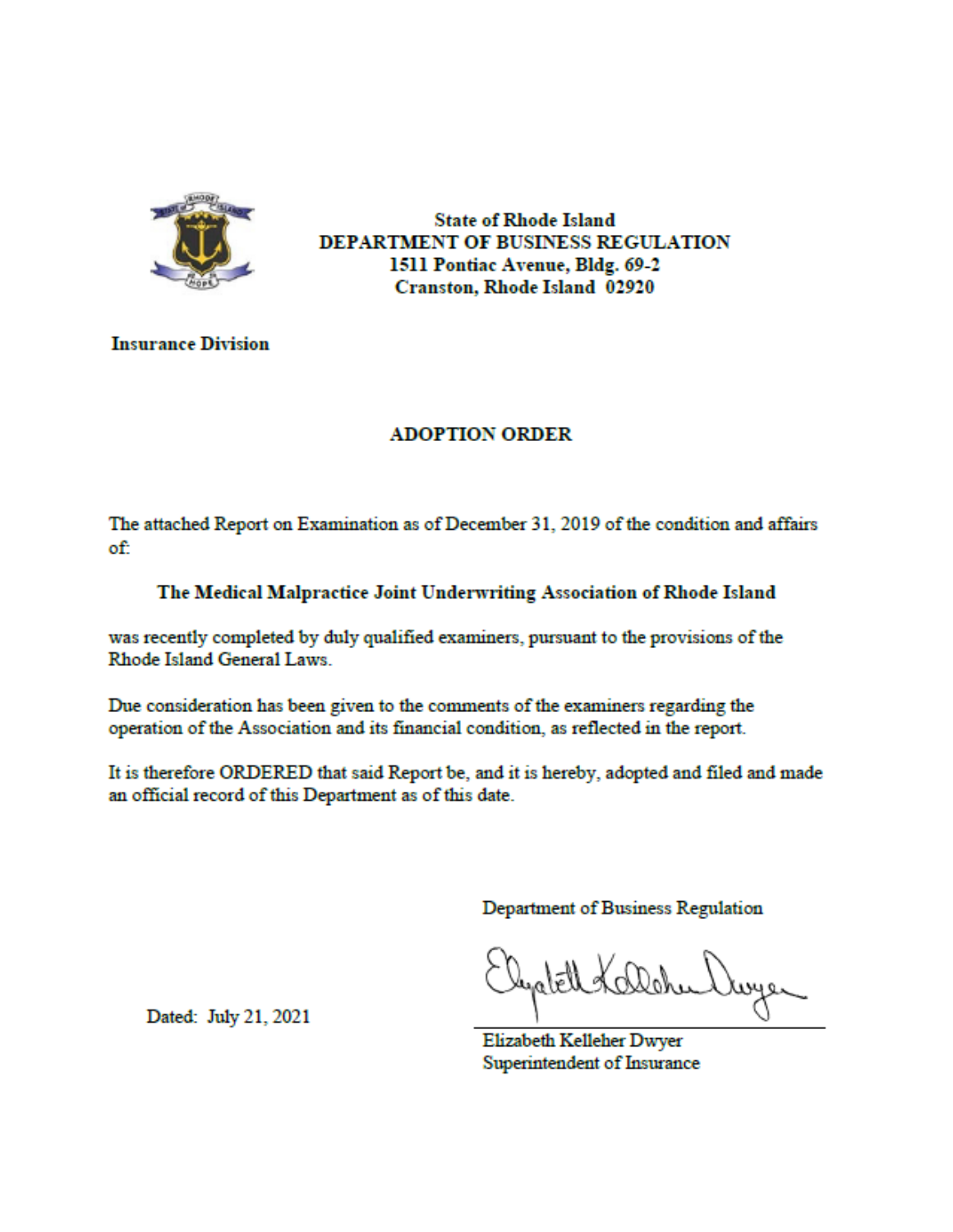# **TABLE OF CONTENTS**

| COMPARATIVE STATEMENT OF LIABILITIES, SURPLUS AND OTHER FUNDS  19 |  |
|-------------------------------------------------------------------|--|
|                                                                   |  |
|                                                                   |  |
|                                                                   |  |
|                                                                   |  |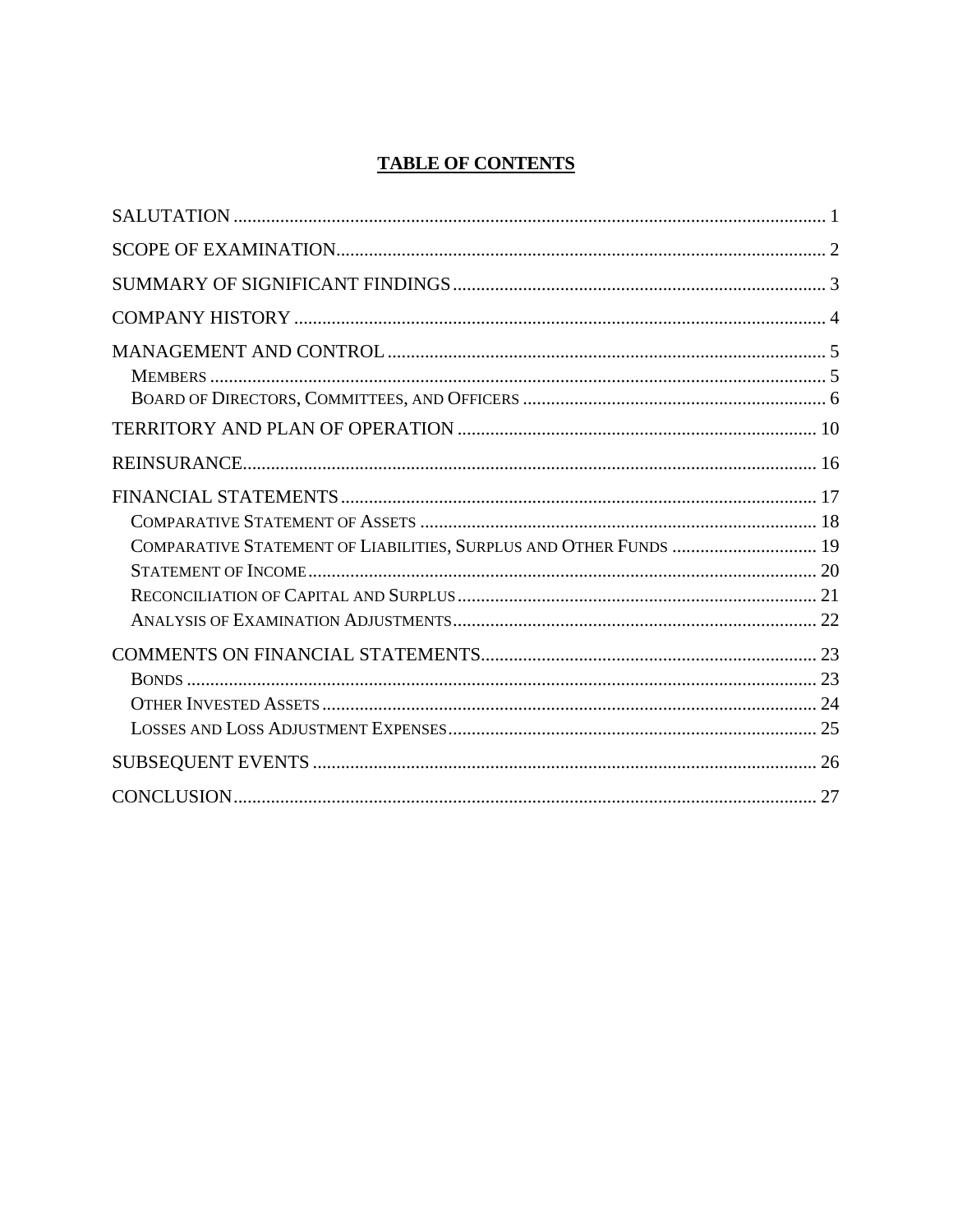June 21, 2021

Ms. Elizabeth Kelleher Dwyer Superintendent of Insurance State of Rhode Island Department of Business Regulation 1511 Pontiac Avenue, Bldg. 69-2 Cranston, Rhode Island 02920

Dear Superintendent Dwyer:

In accordance with your instructions and pursuant to Chapters 13.1 and 35 of Title 27 of the General Laws of the State of Rhode Island, an examination has been made as of December 31, 2019, of the financial condition and affairs of

## **MEDICAL MALPRACTICE JOINT UNDERWRITING ASSOCIATION OF RHODE ISLAND**

located at One Turks Head Place, Suite 200, Providence, Rhode Island. The report of such examination is herewith submitted.

Medical Malpractice Joint Underwriting Association of Rhode Island, also referred to within this report as "MMJUA," or "the Association," was previously examined as of December 31, 2015, and both the current and prior examinations were conducted by the Insurance Division of the State of Rhode Island ("Insurance Division").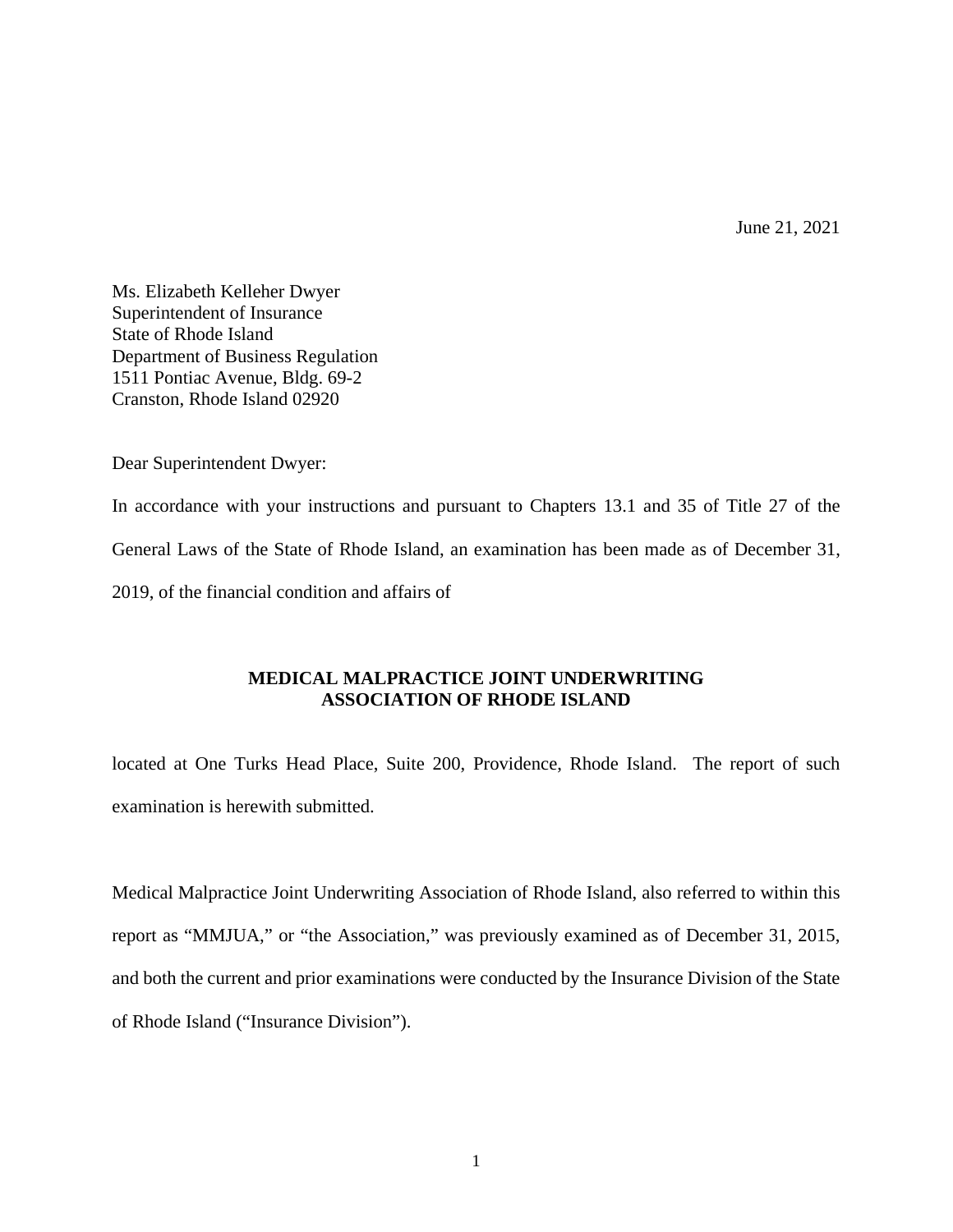#### **SCOPE OF EXAMINATION**

The last examination of the Association covered the five-year period from January 1, 2011 through December 31, 2015. The current examination covered the four-year period from January 1, 2016 through December 31, 2019 and was performed in compliance with the above-mentioned sections of the General Laws of the State of Rhode Island, as amended.

We conducted our examination in accordance with the NAIC Financial Condition Examiners Handbook ("Handbook"). The Handbook requires that we plan and perform the examination to evaluate the financial condition, assess corporate governance, identify current and prospective risks of the Association and evaluate system controls and procedures used to mitigate those risks. An examination also includes identifying and evaluating significant risks that could cause an insurer's surplus to be materially misstated both currently and prospectively.

All accounts and activities of the Association were considered in accordance with the risk-focused examination process. This may include assessing significant estimates made by management and evaluating management's compliance with Statutory Accounting Principles. The examination does not attest to the fair presentation of the financial statements included herein. If, during the course of the examination an adjustment is identified, the impact of such adjustment will be documented separately following the Association's financial statements.

This examination report includes significant findings of fact and general information about the insurer and its financial condition. There may be other items identified during the examination that, due to their nature (e.g., subjective conclusions, proprietary information, etc.), are not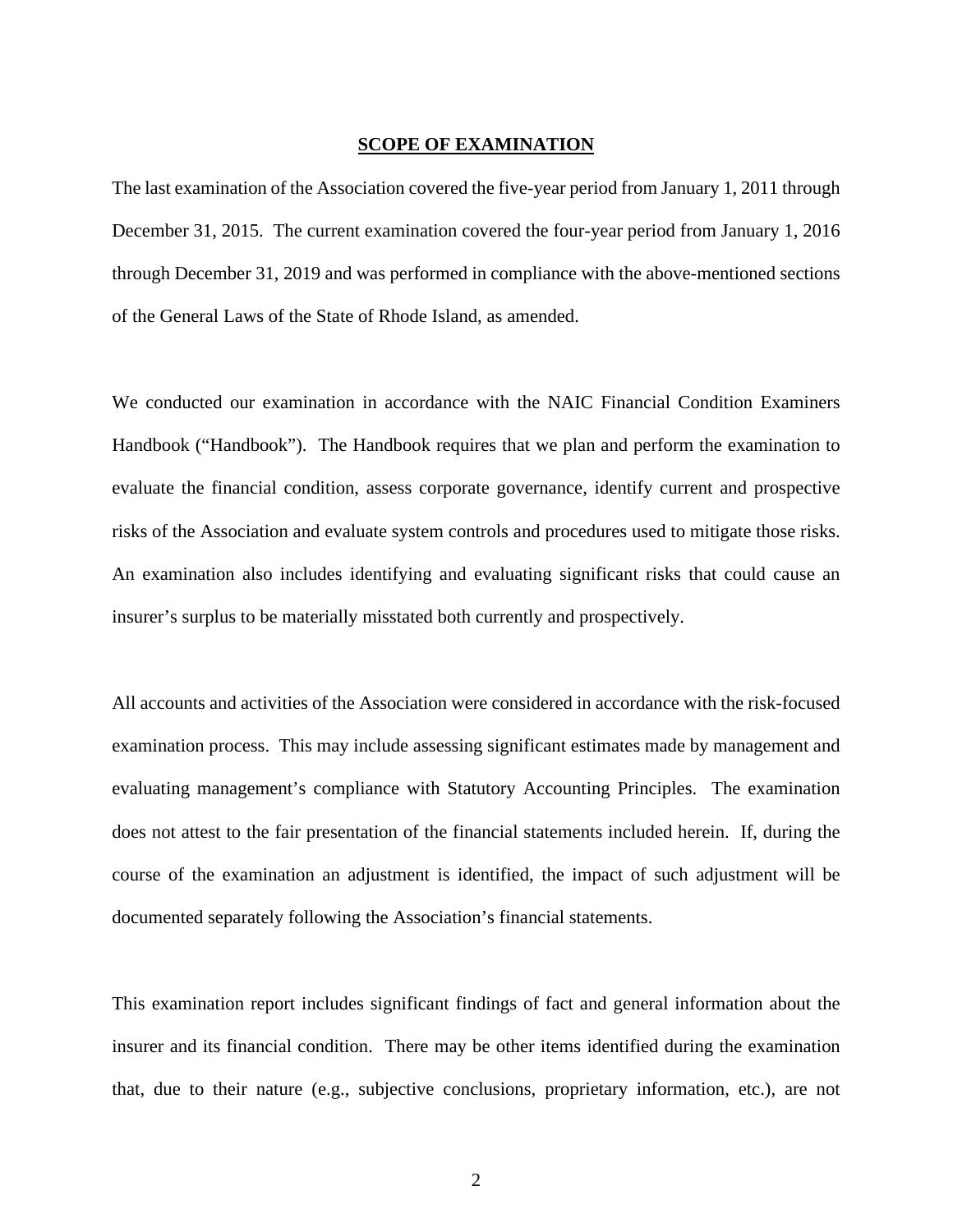included within the examination report but separately communicated to other regulators and/or the Association.

## **SUMMARY OF SIGNIFICANT FINDINGS**

There were no material adverse or significant non-compliance findings noted during the examination conducted as of December 31, 2019.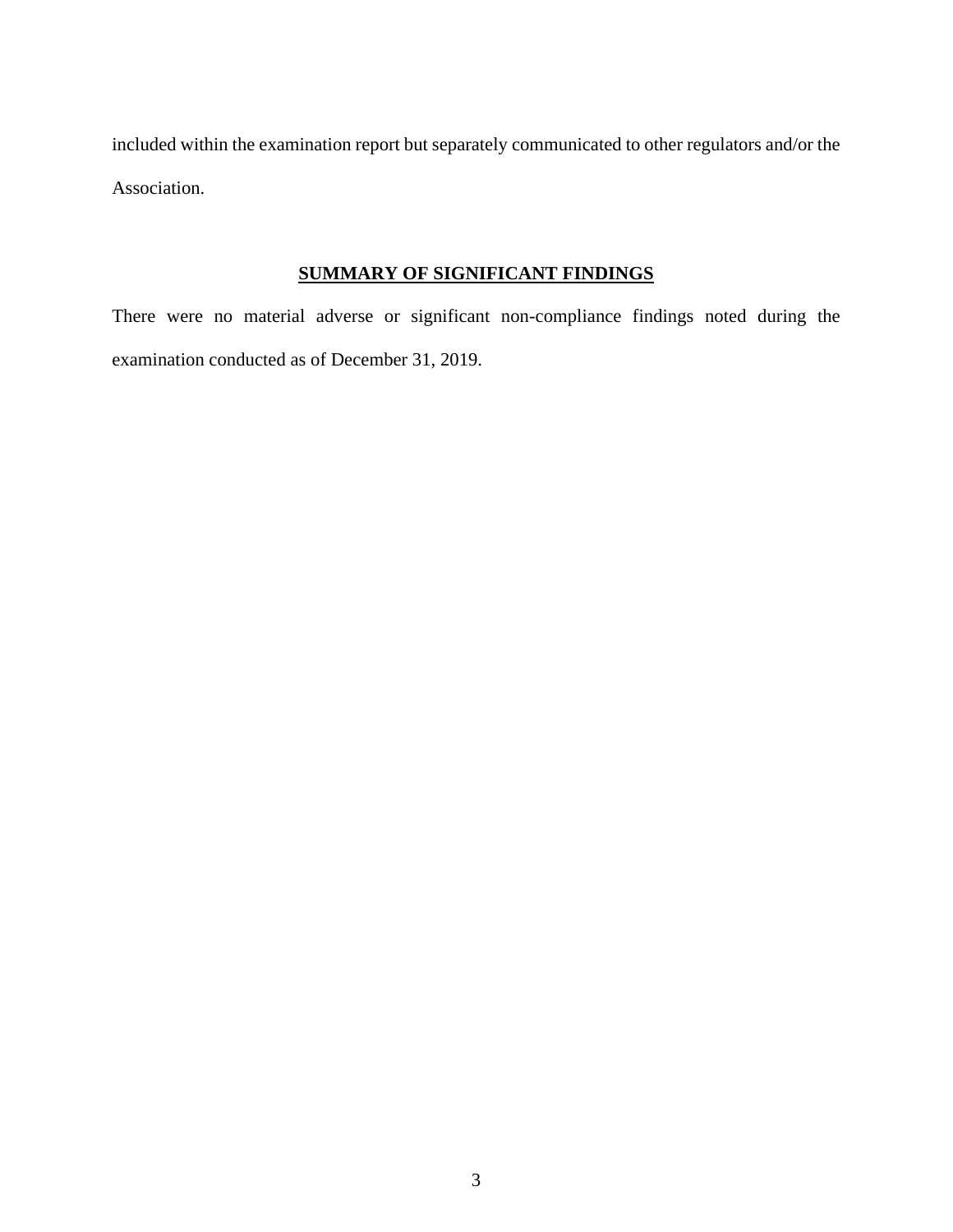## **COMPANY HISTORY**

The Medical Malpractice Joint Underwriting Association of Rhode Island was originally established in accordance with R.I. General Law §42-35-3, by the adoption of Emergency Regulation 21 ("Regulation 21") by the Department of Business Regulation (the "Department") effective June 16, 1975. Subsequently, legislation was enacted which authorized the Department to promulgate regulations relating to medical malpractice insurance and validated Regulation 21, which is now 230-RICR-20-10.1. The MMJUA is governed by and in conformity with R.I. General Laws §27-9-7; §42-14.1-1 and 2; §42-35-3; 230-RICR-20-10-1.4 of the Department of Business Regulation of the State of Rhode Island; and the National Association of Insurance Commissioners ("NAIC") requirements, accounting policies and procedures and statutory accounting principles.

It was the intent of the Department that the MMJUA provide a continuing stable facility for medical malpractice insurance.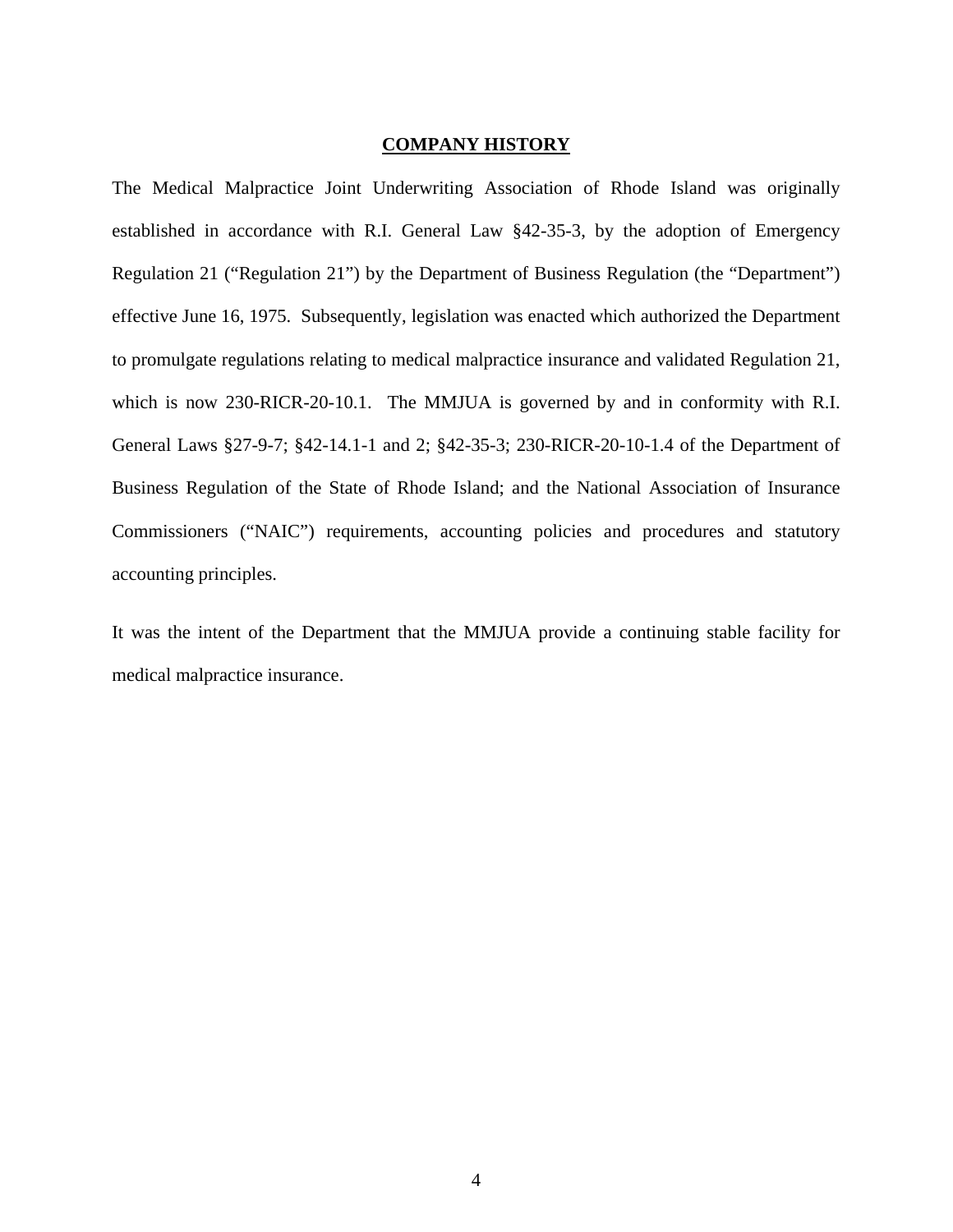## **MANAGEMENT AND CONTROL**

## **Members**

Membership in the MMJUA is required of all insurance companies authorized to write, within the State of Rhode Island on a direct basis, personal injury liability insurance as defined in R.I. General Law §27-9-2, including insurers covering such perils in multiple peril package policies.

Every member shall participate in the MMJUA's writings, expenses, servicing allowances, management fees and losses in the proportion that the net direct premiums of each such member, excluding that portion of premiums attributable to the operation of the MMJUA, written during the preceding calendar year bears to the aggregate net direct premiums written in Rhode Island by all members of the MMJUA. Each member's participation shall be determined annually.

An insurer ceasing to be licensed or authorized shall automatically cease to be a member and shall no longer be bound by the MMJUA's Plan of Operation; however, such insurer shall remain liable for any liabilities arising from its participation in the MMJUA.

The Plan of Operation provides that the Annual Meeting of its Members shall be held on such a date, or on about the May of each year, at such place within the State or such other location and at such hour as may be designated by the Chairperson of the Board. Special meetings may be called by the Chairperson of the Board upon written request by members whose net direct premiums equal 20% or more of the net direct premiums of all members in the most recent calendar year.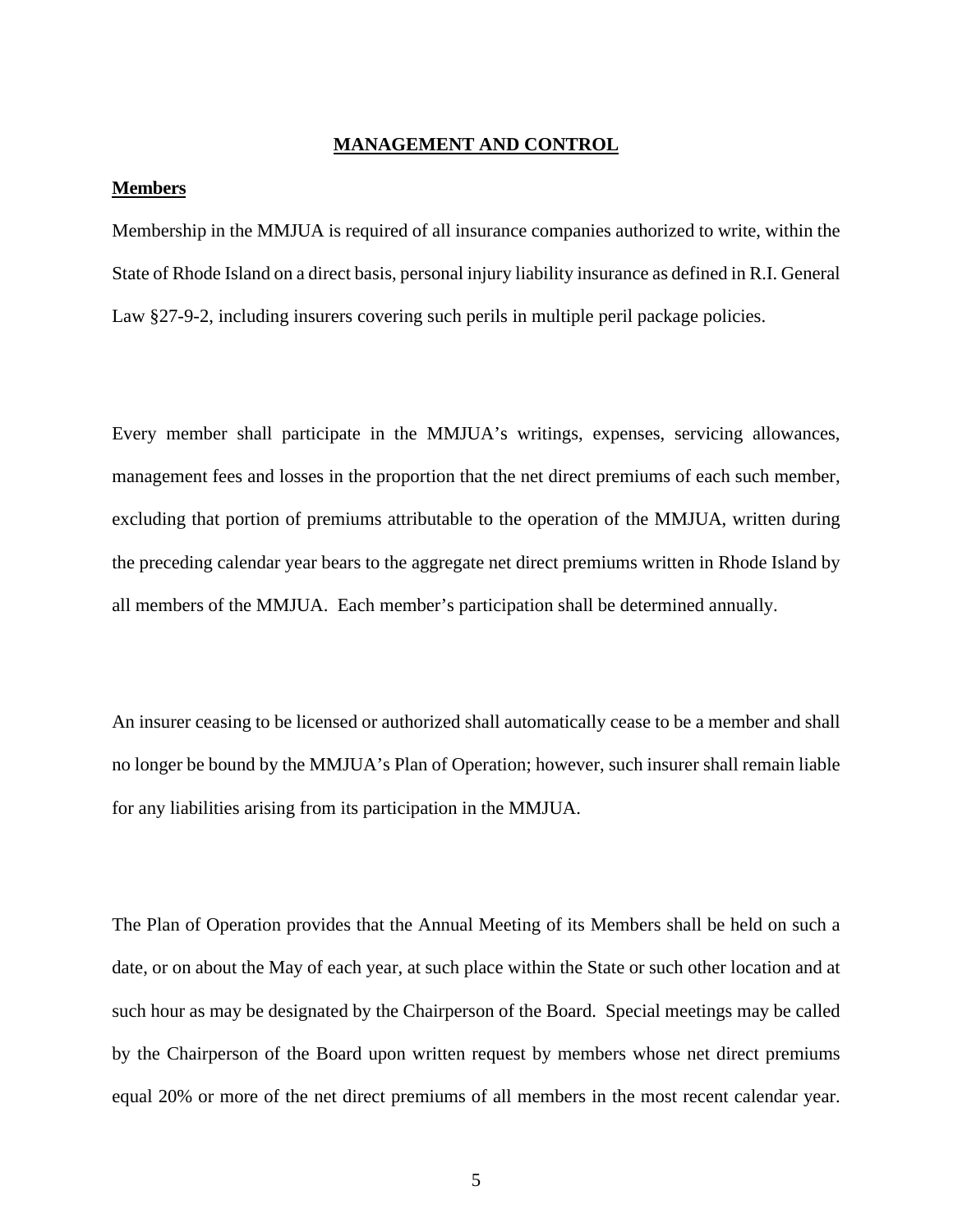Notices of all regular and special meetings shall be sent to the Director of the Department of Business Regulation of the State of Rhode Island.

A quorum for the transaction of business requires the presence of 51% or more of the Members present in person or by proxy.

#### **Board of Directors, Committees, and Officers**

The Plan of Operation provides that the affairs, business and property of the MMJUA shall be governed by a board of eleven (11) directors; seven (7) of whom shall represent member companies, and four (4) of whom shall be providers of health care appointed annually by the Department of Business Regulation as nominated by the Rhode Island Medical Society and the Hospital Association of Rhode Island. The Director of the Department, or his or her designee, serves on the Board in an ex officio capacity. Not more than one (1) insurer in a group under the same management or ownership shall serve on the board at the same time. Directors shall serve until their successors are duly elected or appointed as the case may be.

Any vacancy in the board shall be filled in the following manner:

i. If the vacancy is that of an insurer, by appointment by the Board of Directors and confirmation by the Department.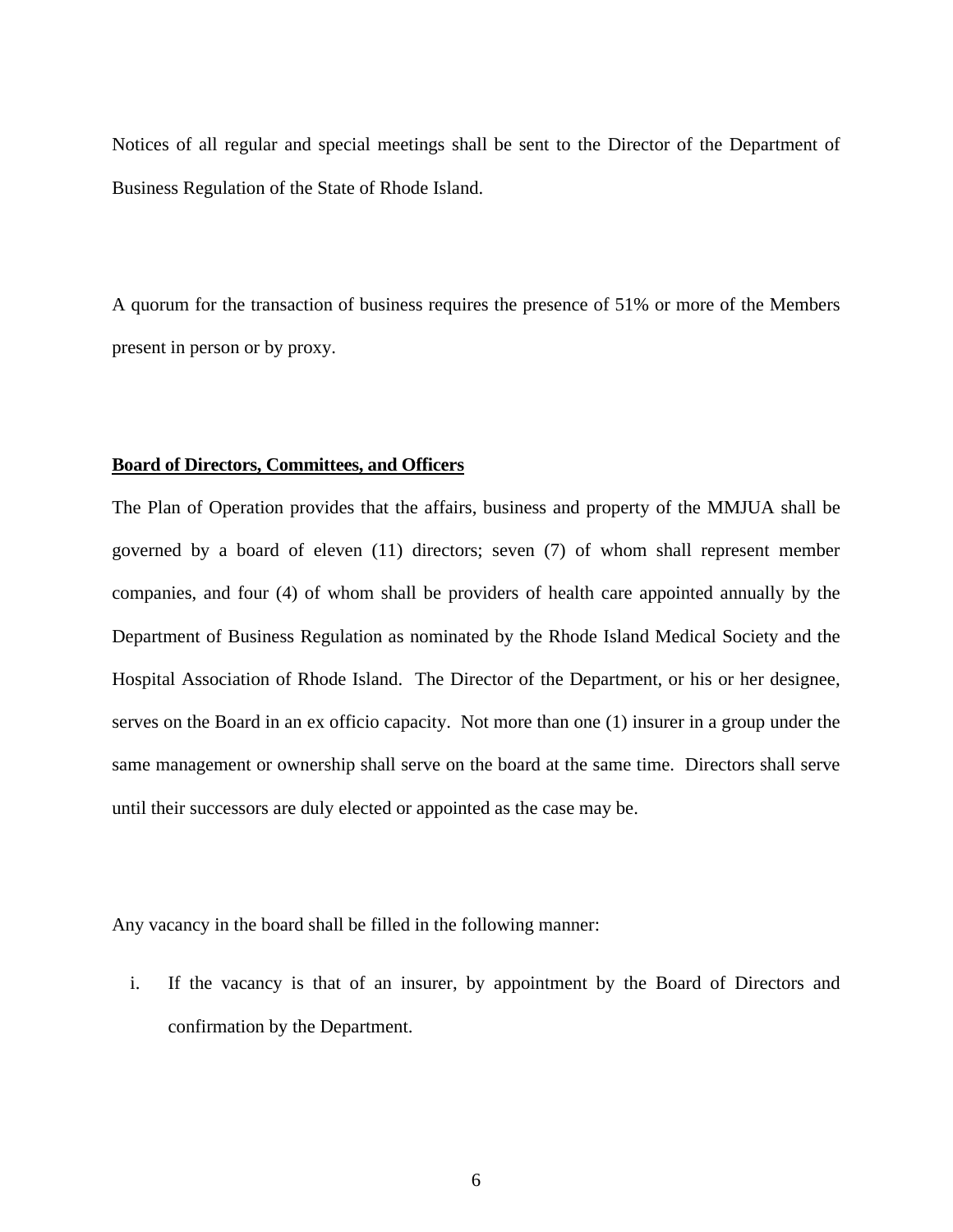ii. If the vacancy is that of a provider of health care, by appointment by the Department. Any such appointed directors shall serve until such director's successor is appointed.

The MMJUA shall file with the Department annually on or before the first day of March, a statement which shall contain information with respect to its transactions, condition, operations and affairs during the preceding year. Such statement shall contain such matters and information as are prescribed and shall be in such form as is approved by the Department. The Department may, at any time, require the MMJUA to furnish additional information as would be considered material and of assistance in evaluating the scope, operation and experience of MMJUA.

Six (6) members of the board shall constitute a quorum for the transaction of business and the acts of a majority of the directors present in person, by telephone or other electronic, real time or by proxy, at a meeting which a quorum is present shall be the acts of the board. Each member is entitled to one (1) vote in person or by proxy.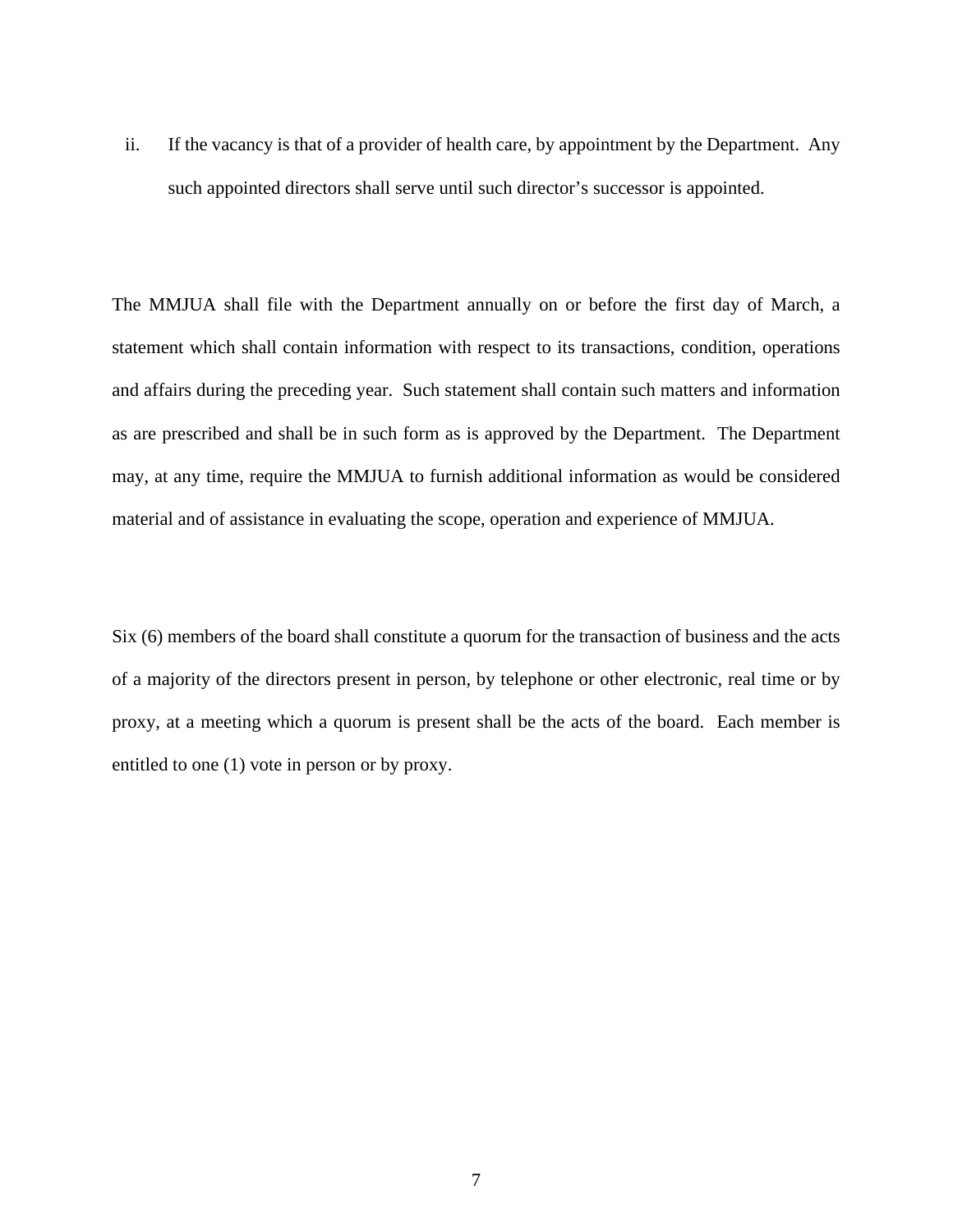The members of the Board of Directors at December 31, 2019, together with the principal business or professional affiliation of each director is as follows:

| <b>Name</b>                          | <b>Business Affiliation</b>                                                                       | <b>Term</b><br><b>Expires</b> |
|--------------------------------------|---------------------------------------------------------------------------------------------------|-------------------------------|
| Earl Cottam, Jr.<br>(Chair)          | Chief Financial Officer and Treasurer<br>The Providence Mutual Fire Insurance Company             | June 1, 2020                  |
| <b>Timothy Knapp</b><br>(Vice-Chair) | Northeast Regional Counsel<br>Allstate Insurance Company                                          | June 1, 2020                  |
| Donald Baldini                       | Assistant Vice President and Sr. Legislative Counsel<br>Liberty Mutual Insurance Company          | June 1, 2020                  |
| Virginia Burke, RN, JD               | Retired                                                                                           | June 1, 2020                  |
| Barbara Cavicchio, DDS               | Retired                                                                                           | June 1, 2020                  |
| Lars Bo Christiansen                 | Corporate Counsel<br>Nationwide Insurance Company                                                 | June 1, 2020                  |
| Jennifer Morrison                    | Corporate Counsel<br>Amica Mutual Insurance Company                                               | June 1, 2020                  |
| James Pascalides, DPM                | Retired                                                                                           | June 1, 2020                  |
| Eric Paynter                         | <b>Senior Vice President</b><br>Hanover Insurance Company                                         | June 1, 2020                  |
| Newell Warde                         | Rhode Island Medical Society                                                                      | June 1, 2020                  |
| Daniel Wright                        | Corporate Counsel and Assistant Secretary<br>Metropolitan Property and Casualty Insurance Company | June 1, 2020                  |

The following are the officers of the Board of Directors at December 31, 2019:

| Chairperson                | Earl Cottam, Jr      |
|----------------------------|----------------------|
| Vice Chairperson           | <b>Timothy Knapp</b> |
| Secretary                  | Lars Bo Christiansen |
| <b>Assistant Secretary</b> | Jerilynn Leahy       |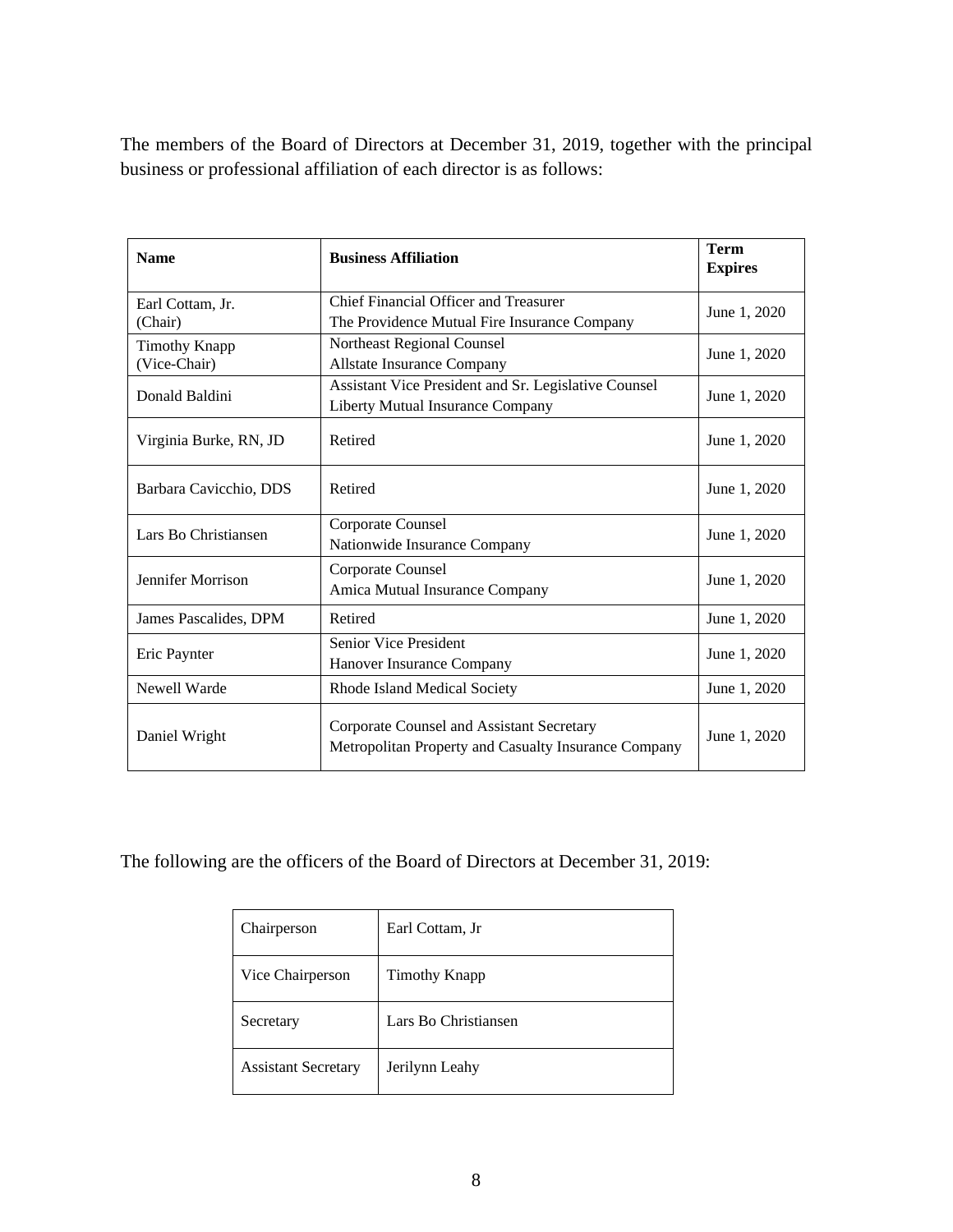The composition of the standing committees of the Board of Directors at December 31, 2019 is as follows:

| <b>Executive Committee</b> | <b>Finance and Audit Committee</b> |
|----------------------------|------------------------------------|
| Earl Cottam, Jr. - Chair   | Earl Cottam, Jr. - Chair           |
| Timothy Knapp              | Berni Bussell                      |
| Lars Bo Christiansen       | Peter Kranz                        |
|                            | Newell Warde                       |
|                            | Eric Paynter                       |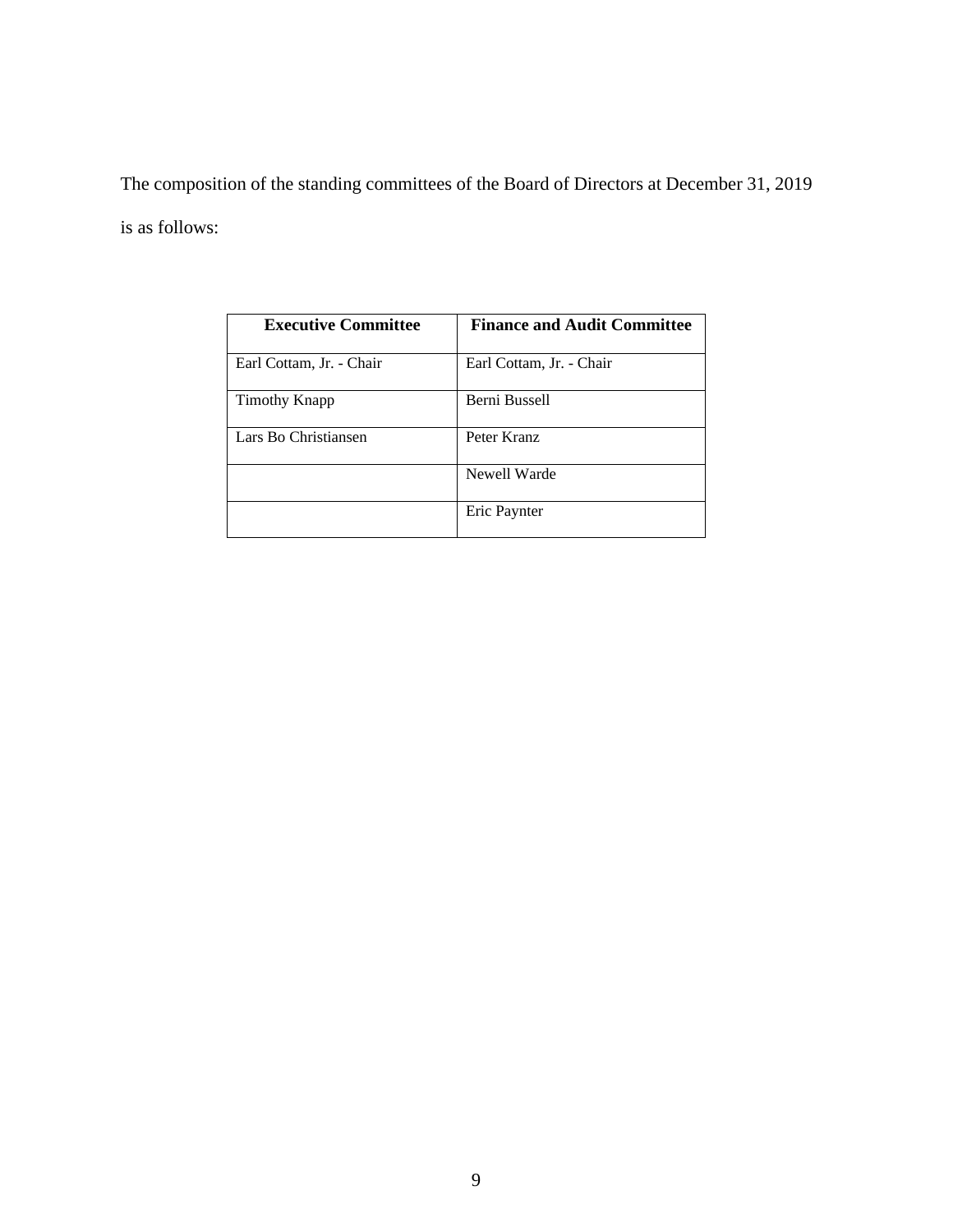## **TERRITORY AND PLAN OF OPERATION**

The MMJUA is authorized to transact the business of medical malpractice and incidental liability insurance for physicians, hospitals, and other health care providers in the State of Rhode Island.

Under a Plan of Operation, originally filed and approved effective June 25, 1975, and as amended and approved by the Department effective December 18, 2018, the MMJUA was created to provide medical malpractice insurance for physicians, hospitals and other health care providers, on a selfsupporting basis.

The MMJUA is authorized to issue medical malpractice policies with limits not to exceed \$1,000,000 for each medical incident under one policy and \$3,000,000 in the aggregate under one policy in any one year. Also, the MMJUA is authorized to underwrite incidental coverage for any provider of health care, but only if such provider is insured by the MMJUA for medical malpractice. Other liability policies are issued with limits not to exceed \$1,000,000 for each medical incident under one policy year and \$2,000,000 in the aggregate under one policy in any one year. All policies are on an annual basis and shall be subject to the Group Retrospective Rating Plan and Stabilization Reserve Fund as authorized by 230-RICR-20-10.1.4(d) and 230-RICR-20- 10.1.4(e). The Group Retrospective Rating Plan and Stabilization Reserve Fund are described below.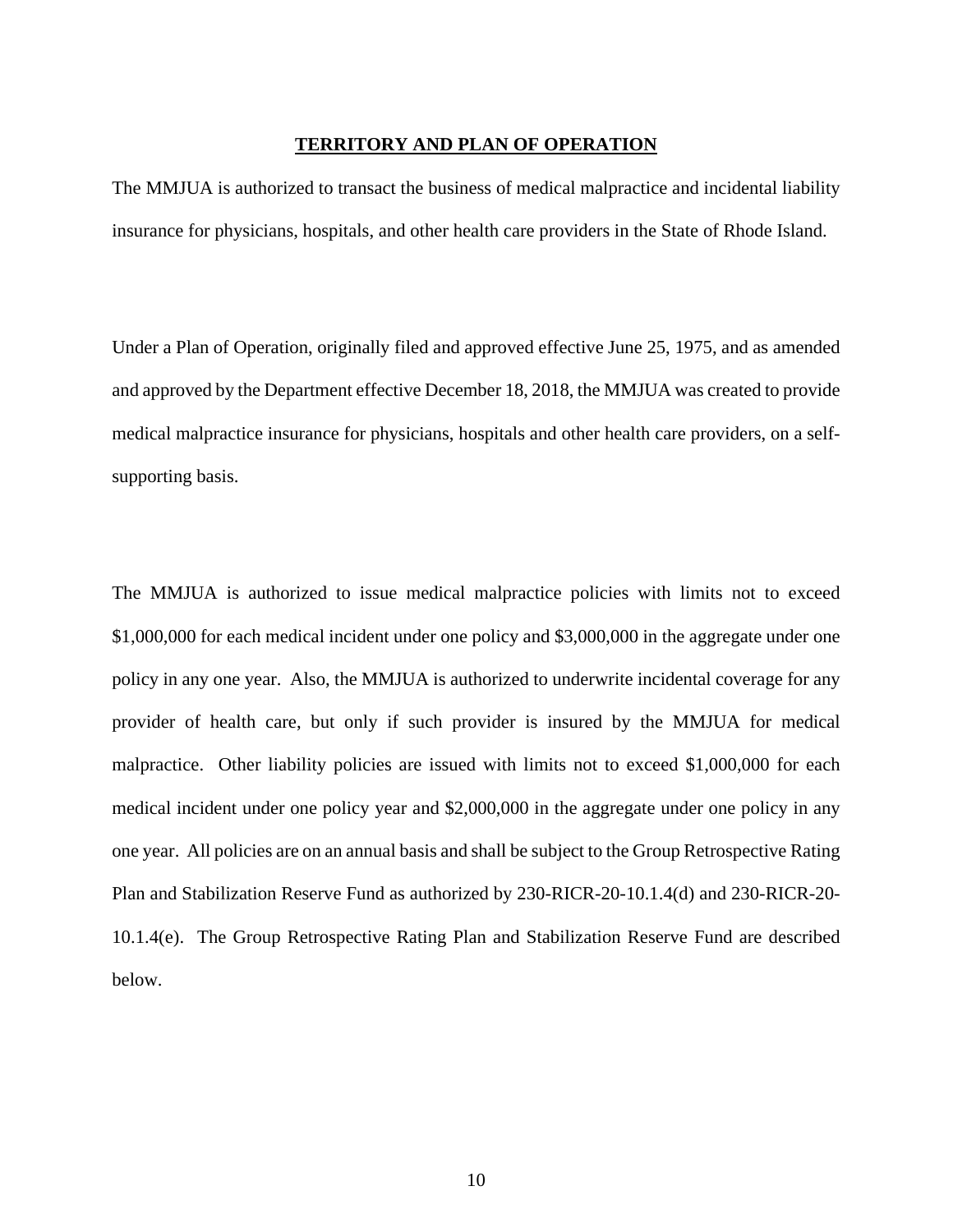Policies may be written on a "claims-made" or "occurrence" basis. Occurrence basis provides coverage for claims incurred during the policy year regardless of when the claims are reported, while claims-made basis provides coverage to the policyholder for claims reported during the policy year regardless of when the claims are incurred. All policies issued prior to October 1, 1983 were issued on an occurrence basis. Effective October 1, 1983, and July 1, 1990, policies became available for hospitals, facilities and physicians, respectively, on a claims-made basis.

## Group Retrospective Rating Plan

Pursuant to 230-RICR-20-10.1.4(e), all policies shall be subject to a non-profit Group Retrospective Rating Plan ("GRRP"). A GRRP document was submitted and approved by the Director of the Department of Business Regulation, effective for policies issued on or after June 16, 1975.

The GRRP provides for the equitable return to policyholders of any excess premium paid in a policy year after calculation of the final premium due for that annual rating period. The final premium for an annual rating period must be equal to: the incurred losses, loss adjustment expenses and operating expenses for each annual rating period, plus a reasonable contingency to offset any deficits of any one or more annual rating periods expiring before the return of excess premiums, less investment income received during the rating period.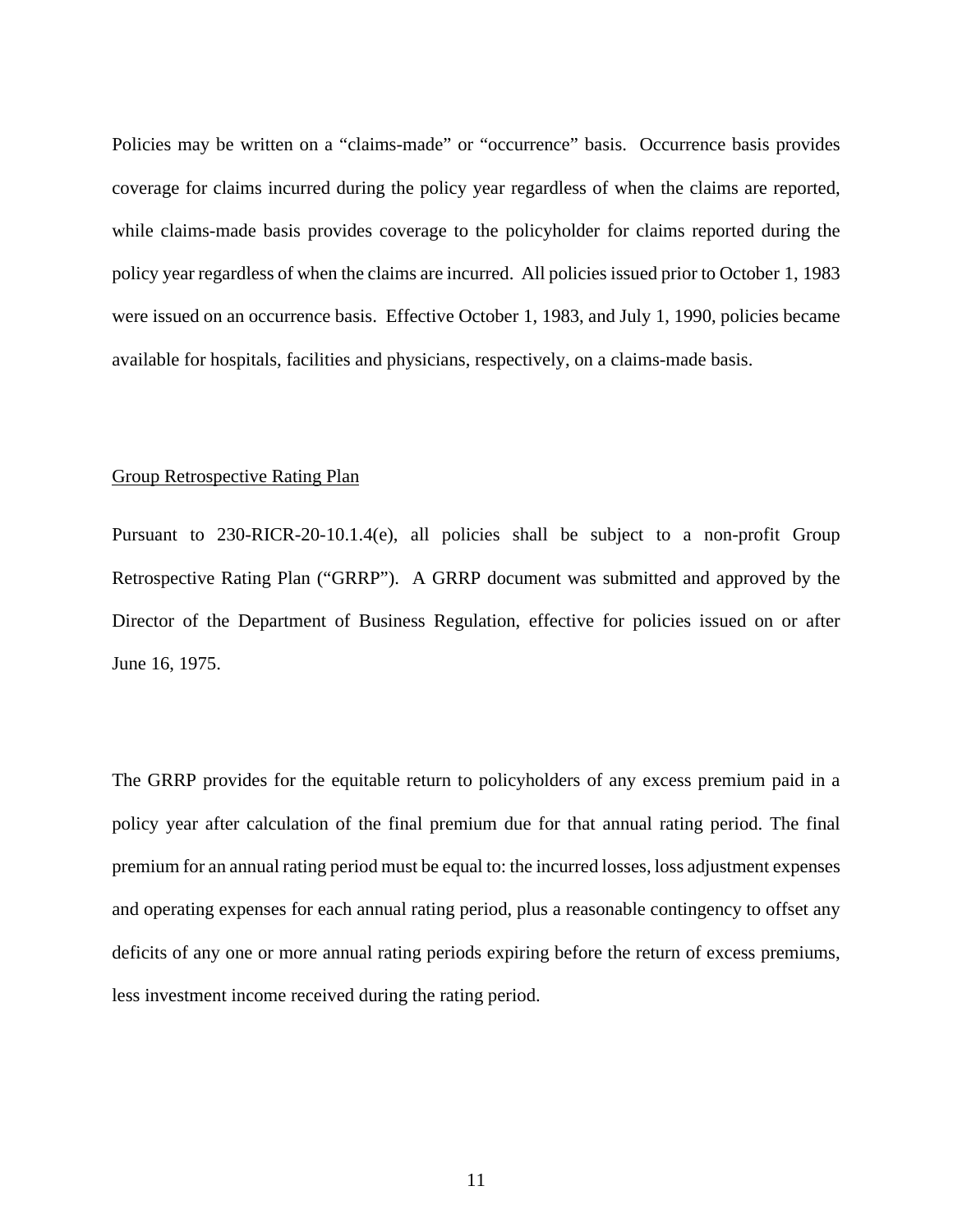As provided within Section 17 of the Plan of Operation, and 230-RICR-20-10.1.4 (e) the GRRP will be established to allow for possible return of premiums to the policyholders or the assessment of an additional premium if necessary.

#### Stabilization Reserve Fund

230-RICR-20-10-1.4(d) creates a Stabilization Reserve Fund ("SRF"). Prior to being repealed effective July 25, 1996, each policyholder initially contributed to the SRF an amount equal to onethird their first annual premium.

The Stabilization Reserve Fund ("SRF") is held in trust by the Department. The Department has authorized the MMJUA to enter into contracts for the custody of and the asset/portfolio management of the SRF, with the Department's prior approval. All investment income of the SRF, less all expenses of administering the SRF, is to be credited annually to the Underwriting Fund of the MMJUA.

Any funds remaining in the SRF after all retrospective premium charges have been paid to the Underwriting Fund are to be returned to the policyholders under procedures authorized by the Director.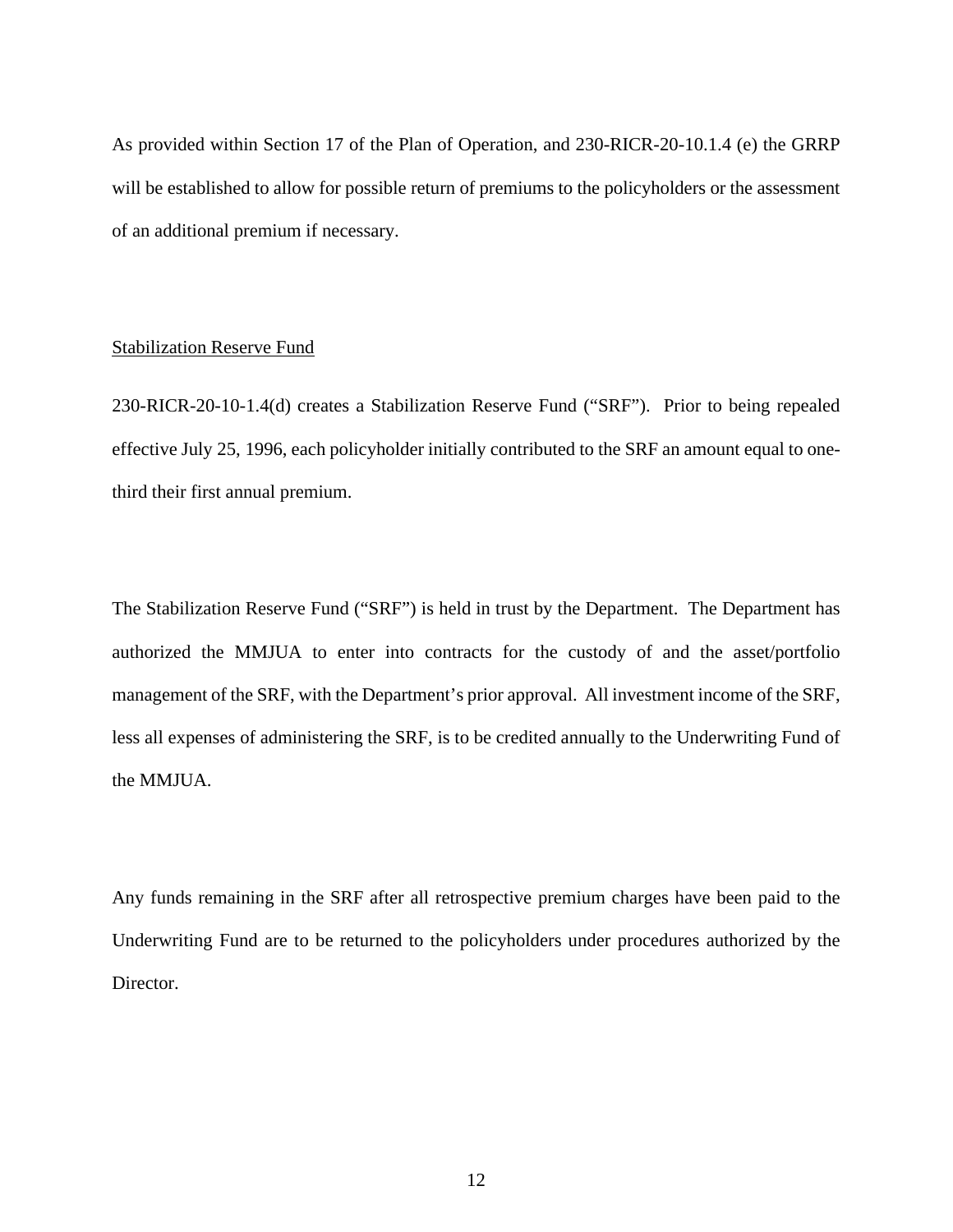Section 6 of the Plan Document requires that the Department return the original capital contribution to the SRF made by the contributing policyholders at the later of ten (10) years after the final policy expiration as to such policyholder or when all claims as to such policyholder are closed.

In 2012, the Department did approve the return of the SRF paid-in capital to the known qualified policyholders.

## Recoupment of Deficit Funding

Section 1.4.C.6 of 230-RICR-20-10-1.4 provides that in the event that all resources of the Underwriting Fund and Stabilization Reserve Fund have been exhausted, the MMJUA is required to certify to the Director the amount of any deficit remaining. If sufficient funds are not available for the sound financial operation of the MMJUA, the members are required to contribute to the financial requirements of the MMJUA.

If such contributions to the MMJUA become necessary, all the insurance companies which are members would participate in the proportion that their gross direct premiums written for personal injury liability insurance during the preceding calendar year in Rhode Island bear to the aggregate gross direct premiums written for such insurance in Rhode Island that year by all members. Such participation is to be determined annually.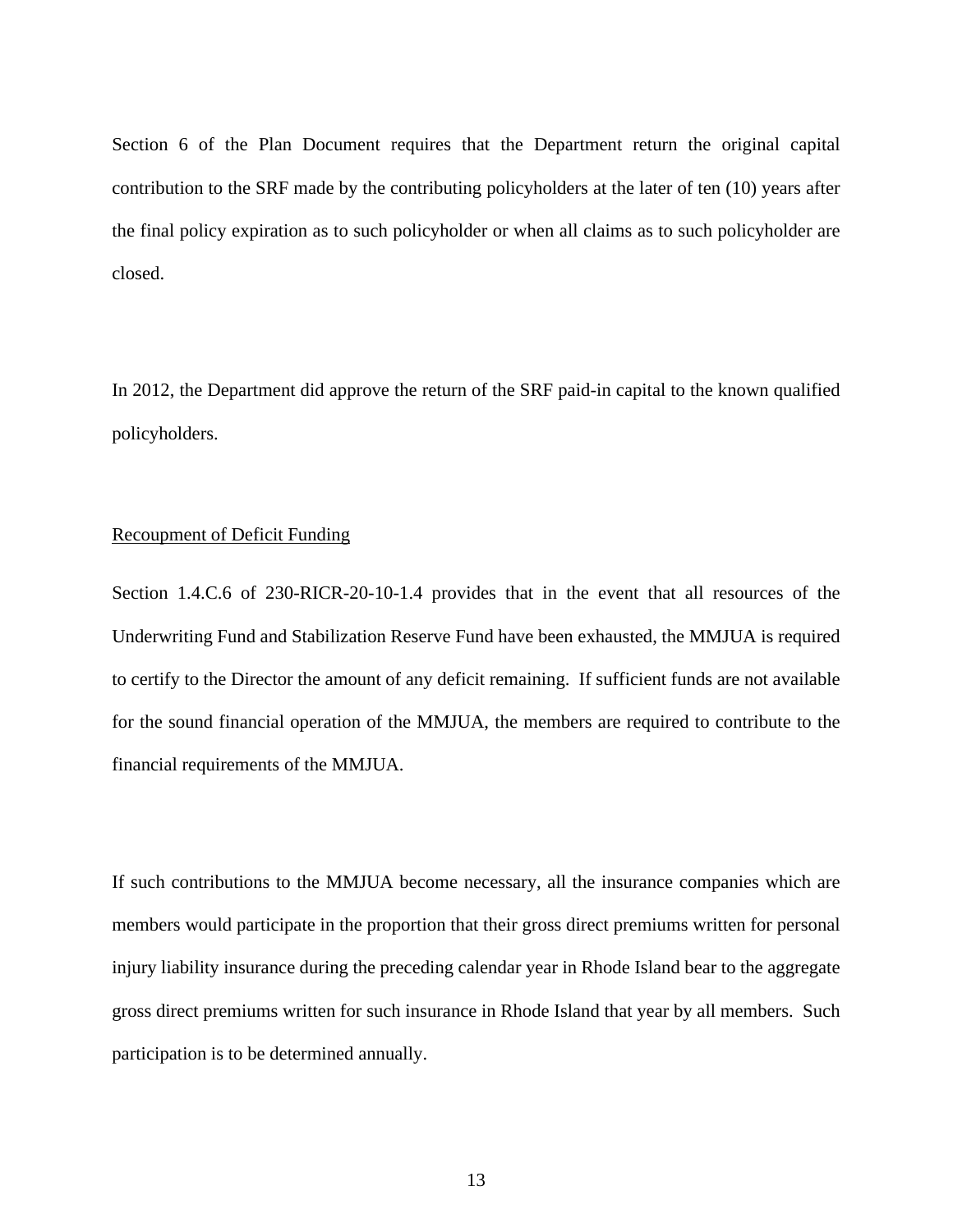The Director is then required to authorize the members of the MMJUA to recoup their respective share of the deficit by either (1) applying a surcharge to be determined by the MMJUA at a rate not to exceed 1% of the annual premiums on future policies affording those kinds of insurance which form the basis for their participation in the MMJUA, or (2) deducting their share of the deficit from past or future taxes due the State of Rhode Island. As amounts of incurred losses become finalized and the deficit is adjusted, the members of the MMJUA will adjust their recoupment procedure accordingly.

## **Servicing Carrier**

The MMJUA had operated under the terms of a Servicing Carrier Agreement with Marsh USA, Inc. from 1989 through December 31, 2006. Effective for a three-year period commencing on January 1, 2007, the MMJUA entered into a Servicing Carrier Agreement ("current agreement") with Beecher Carlson Insurance Services, LLC., a limited liability company licensed to operate in the State of Rhode Island, in association with its subcontractor Western Litigation, Inc., so as to carry out all duties and obligations as servicing carrier. The current agreement was renewed for subsequent three-year periods effective January 1, 2010, January 1, 2013, January 1, 2016 and January 1, 2019, as approved by the Department of Business Regulation of the State of Rhode Island. Under the terms of the current agreement, the servicing carrier is to provide general administrative, accounting and statistical services, underwriting, policyholder services, claims administration, risk management and loss control services.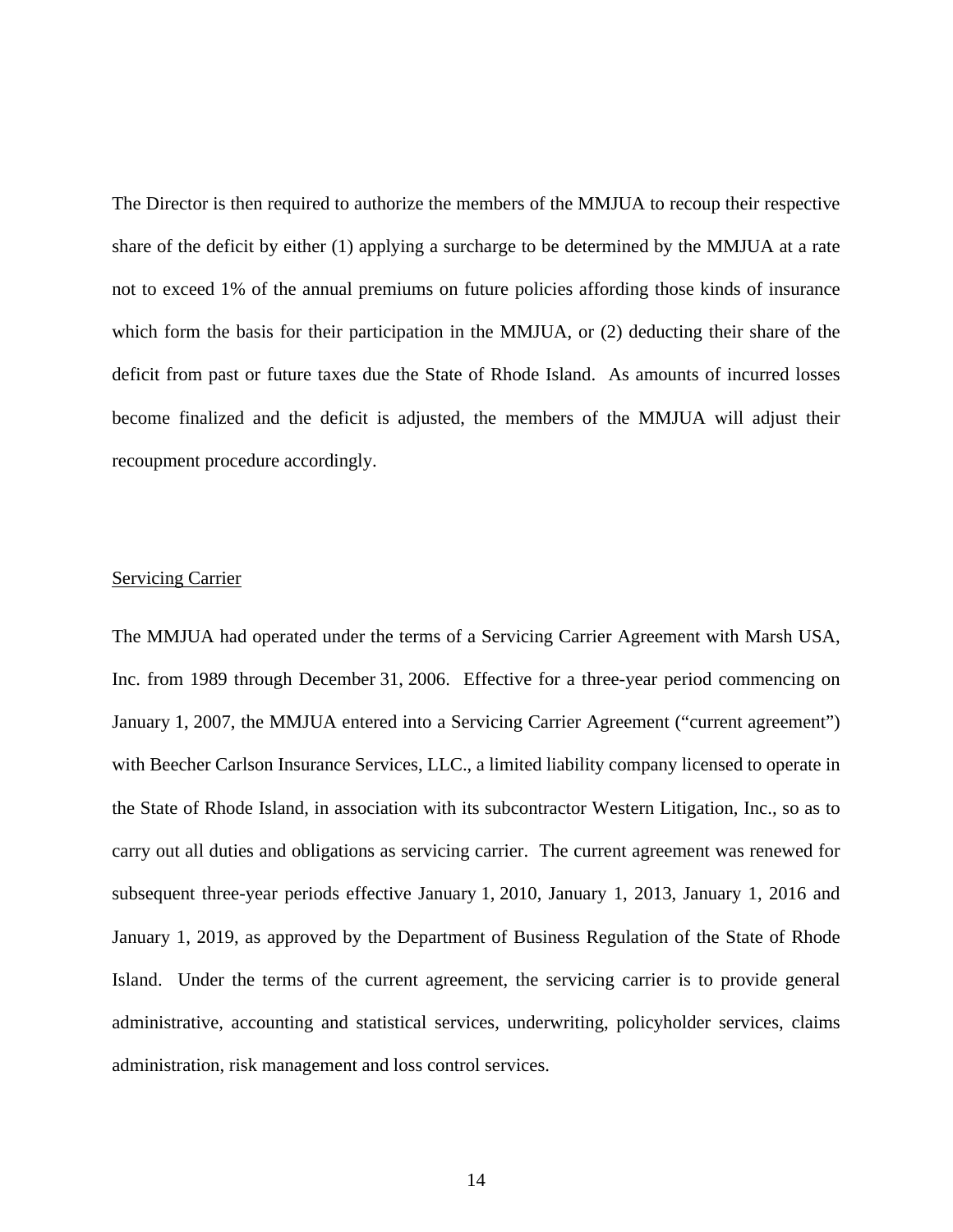Part B of Section 16 of the Plan of Operations contains eligibility requirements and service standards applicable to the servicing carrier.

Part D of Section 3 of the Plan of Operation allows amendments to the Plan to be made subject to the approval of the Director.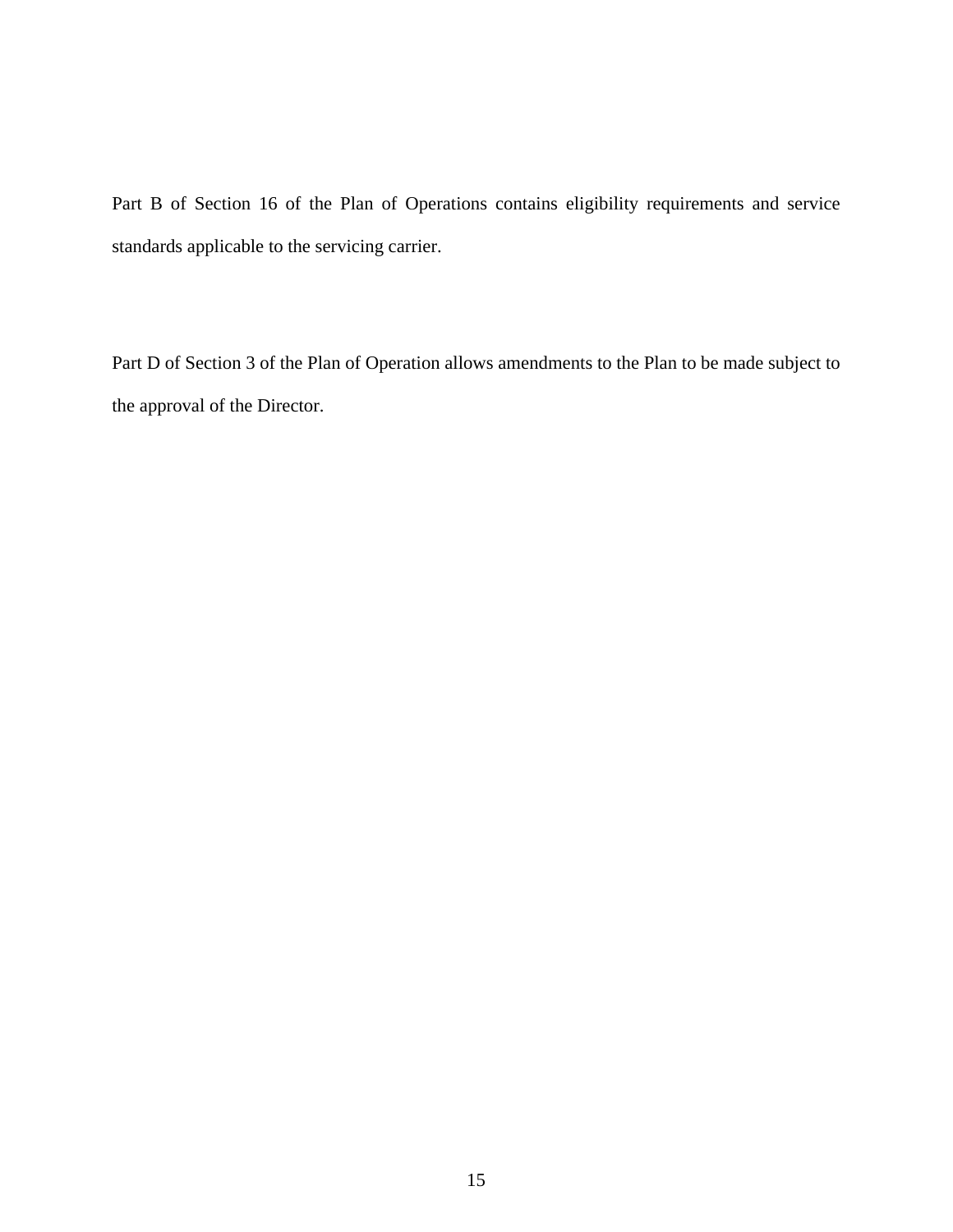## **REINSURANCE**

The MMJUA maintains three (3) catastrophic reinsurance contracts. The reinsurance contracts are intended to cover any losses that arise out of litigated court rulings that are in excess of the original policy limits of \$1,000,000. The MMJUA has 0% coinsurance under each of the three contracts. The layers of each of the three contracts are as follows: \$4,000,000 excess of \$1,000,000, \$5,000,000 excess of \$5,000,000, and \$10,000,000 excess of \$10,000,000.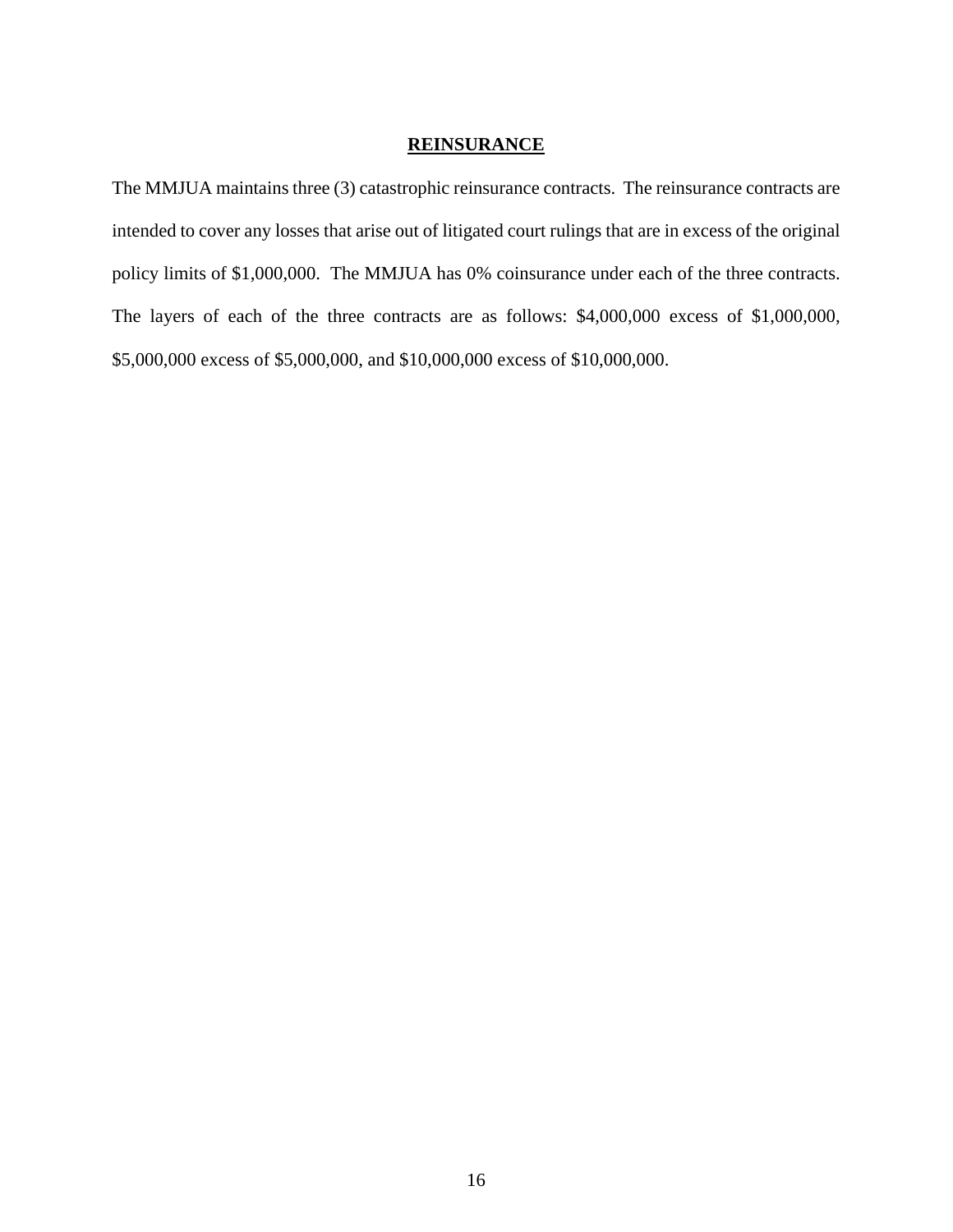## **FINANCIAL STATEMENTS**

The following financial statements are based on the statutory financial statements filed by the Association with the State of Rhode Island Department of Business Regulation and present the financial condition of the Association for the period ending December 31, 2019. The accompanying comments on financial statements reflect any examination adjustments to the amounts reported in the annual statements and should be considered an integral part of the financial statements:

> Comparative Statement of Assets December 31, 2019 and December 31, 2015

Comparative Statement of Liabilities, Surplus and Other Funds December 31, 2019 and December 31, 2015

> Statement of Income Year Ended December 31, 2019

Reconciliation of Capital and Surplus December 31, 2015 to December 31, 2019

Analysis of Examination Adjustments December 31, 2019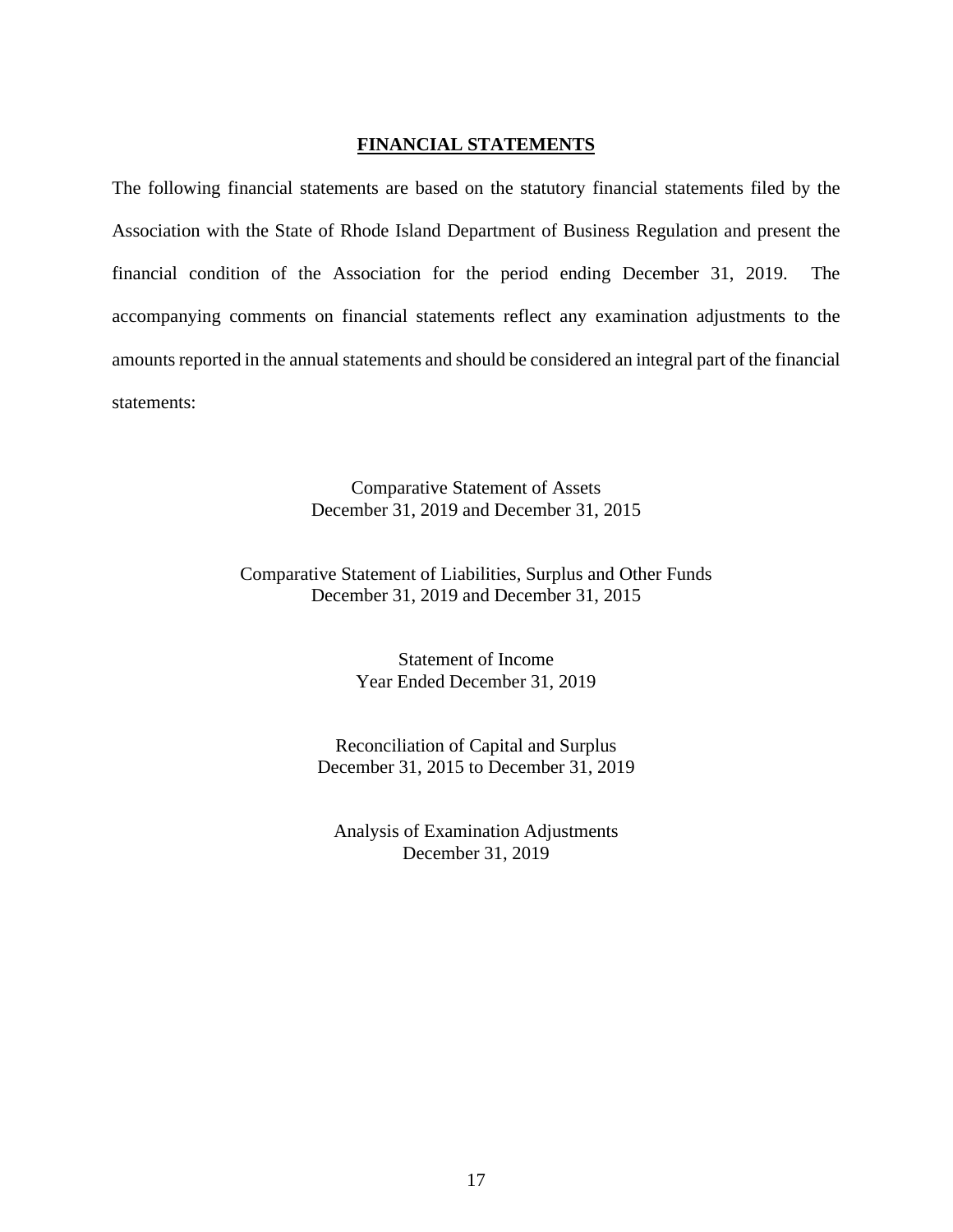## **MEDICAL MALPRACTICE JOINT UNDERWRITING ASSOCIATION OF RHODE ISLAND Comparative Statement of Assets December 31, 2019 and December 31, 2015**

|                                                    | December 31,  | December 31,  | <b>Increase</b> |
|----------------------------------------------------|---------------|---------------|-----------------|
|                                                    | 2019          | 2015          | (Decrease)      |
| <b>Bonds</b>                                       | \$88,468,445  | \$93,728,443  | $(\$5,259,998)$ |
| Cash, cash equivalents, and short-term investments | 1,178,705     | 1,855,461     | (676, 756)      |
| <b>Other Invested Assets</b>                       | 64,772,187    | 52,895,483    | 11,876,704      |
| Receivables from securities                        | 3,992         | 72            | 3,920           |
| Investment income due and accrued                  | 1,280,684     | 1,467,352     | (186, 668)      |
| Uncollected premiums and agents' balances in the   |               |               |                 |
| course of collection                               | (42, 255)     | 167,059       | (209, 314)      |
| Deferred premiums and agents' balances and         |               |               |                 |
| installments booked but deferred and not yet due   | 126,690       | 245,046       | (118, 356)      |
| Aggregate write-ins for other-than-invested assets | 5,583         |               | 5,583           |
| Current federal and foreign income tax recoverable |               |               | (1,370,896)     |
| and interest thereon                               |               | 1,370,896     |                 |
| Net deferred tax asset                             |               | 184,241       | (184, 241)      |
| Aggregate write-ins for other than invested assets |               | 8,906         | (8,906)         |
| <b>Total Assets</b>                                | \$155,794,031 | \$151,922,959 | \$3,871,072     |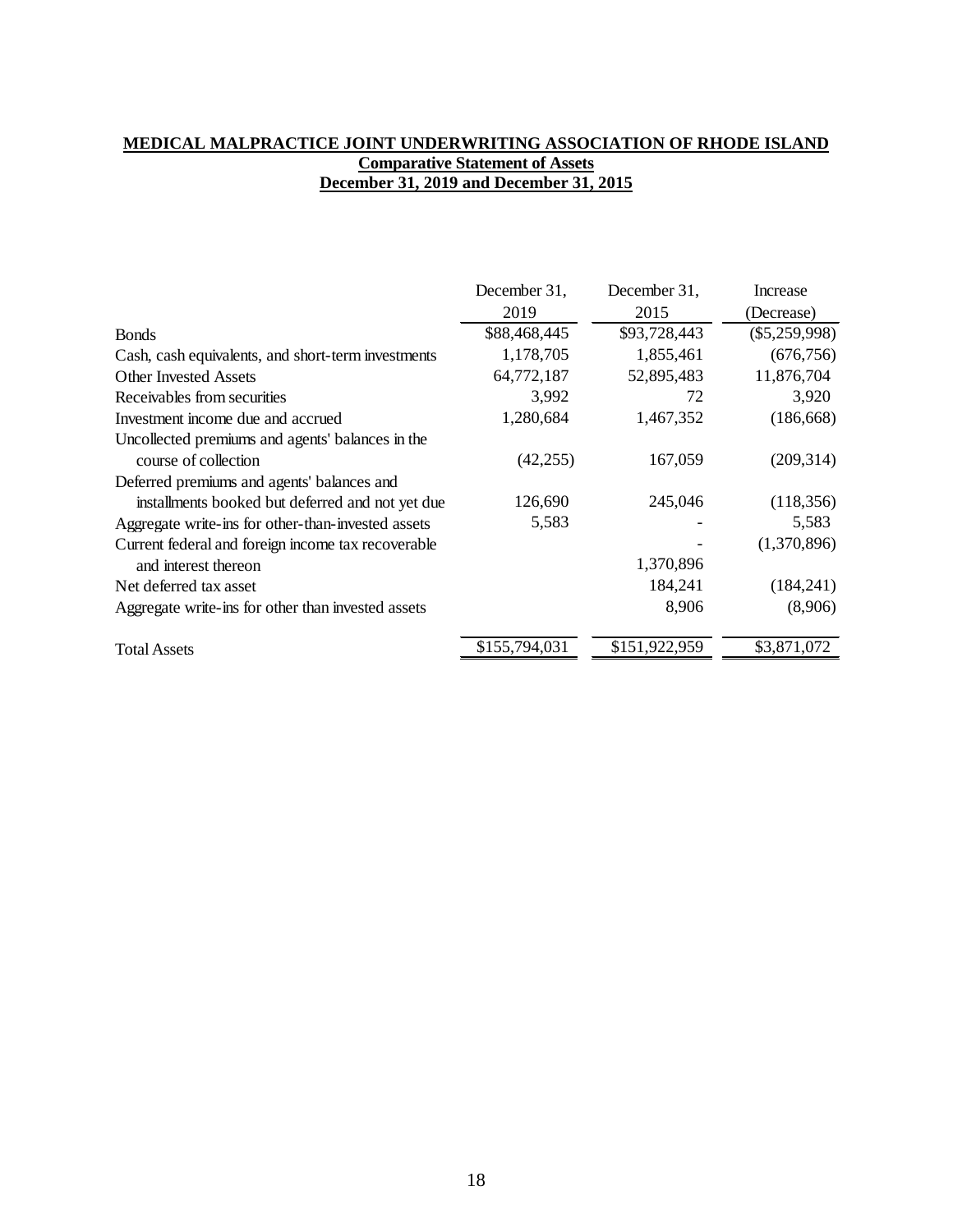## **MEDICAL MALPRACTICE JOINT UNDERWRITING ASSOCIATION OF RHODE ISLAND Comparative Statement of Liabilities, Surplus and Other Funds December 31, 2019 and December 31, 2015**

|                                              | December 31, |             |               | December 31, |               | Increase       |  |
|----------------------------------------------|--------------|-------------|---------------|--------------|---------------|----------------|--|
|                                              |              | 2019        |               | 2015         |               | (Decrease)     |  |
| Losses                                       | \$           | 21,002,589  | $\mathcal{S}$ | 41,778,035   | $\mathcal{S}$ | (20,775,446)   |  |
| Loss adjustment expense                      |              | 7,397,459   |               | 12,955,778   |               | (5,558,319)    |  |
| Commissions payable, contingent commissions, |              |             |               |              |               |                |  |
| and other similar charges                    |              | 71,572      |               | 61,375       |               | 10,197         |  |
| Other expenses (excluding taxes, licenses,   |              |             |               |              |               |                |  |
| and fees)                                    |              | 270,532     |               | 176,824      |               | 93,708         |  |
| Current federal and foreign incime taxes     |              | 25,633      |               |              |               | 25,633         |  |
| Net deferred tax liability                   |              | 497,845     |               |              |               | 497,845        |  |
| Unearned premiums                            |              | 1,894,009   |               | 2,279,956    |               | (385, 947)     |  |
| <b>Advance Premium</b>                       |              | 84,764      |               | 31,866       |               | 52,898         |  |
| for account of others                        |              | 960,527     |               | 1,707,873    |               | (747, 346)     |  |
| Aggregate write-ins for other liabilities    |              | 223,983     |               | 131,000      |               | 92,983         |  |
| <b>Total Liabilities</b>                     | $\mathbb{S}$ | 32,428,913  | $\mathcal{S}$ | 59,122,707   | <sup>\$</sup> | (26, 693, 794) |  |
| Unassigned funds (surplus)                   |              | 123,365,118 |               | 92,800,252   |               | 30,564,866     |  |
| <b>Total Capital and Surplus</b>             | \$           | 123,365,118 | \$            | 92,800,252   | \$            | 30,564,866     |  |
|                                              |              |             |               |              |               |                |  |
| Total Liabilities, Capital and Surplus       |              | 155,794,031 | S             | 151,922,959  | S             | 3,871,072      |  |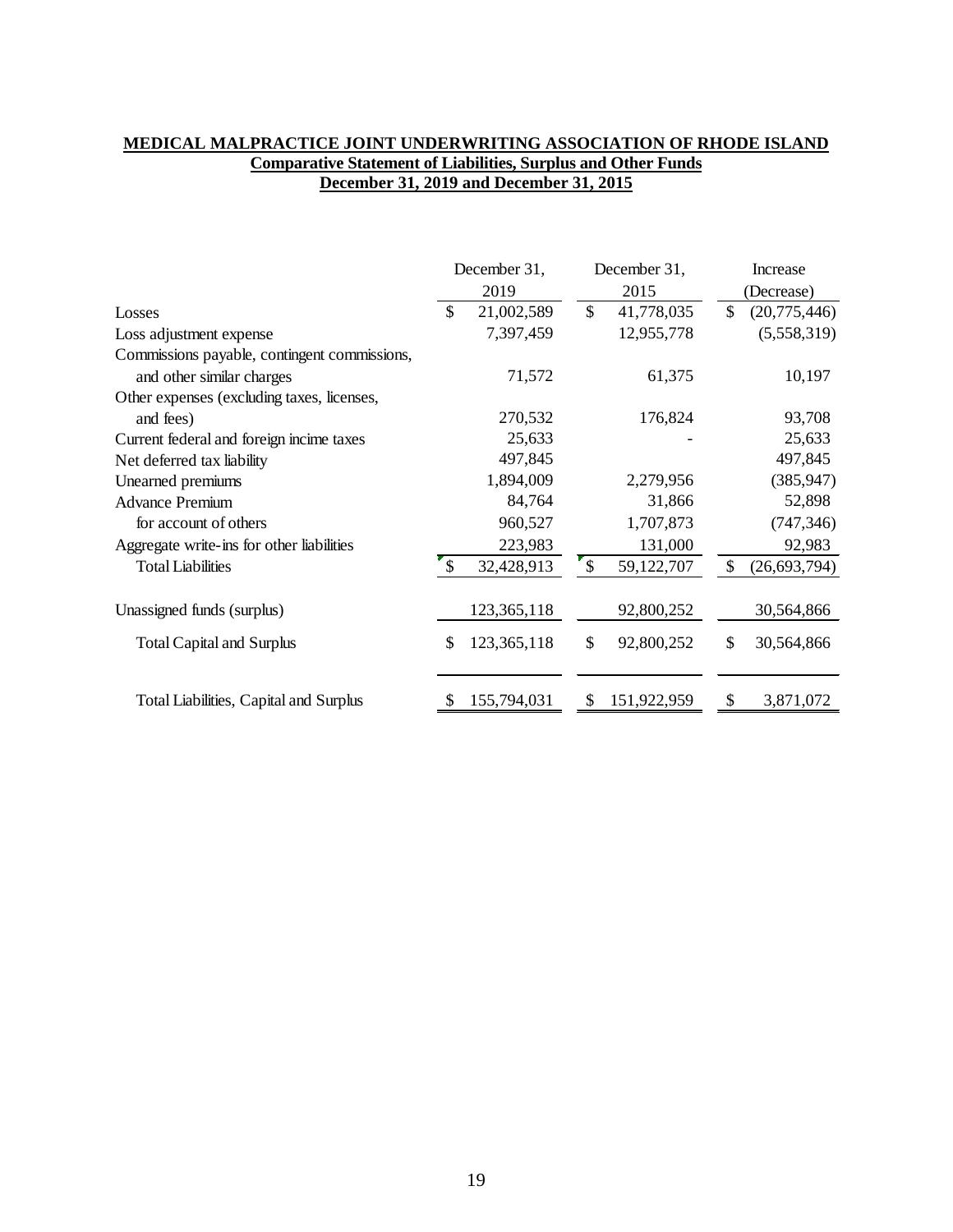## **MEDICAL MALPRACTICE JOINT UNDERWRITING ASSOCIATION OF RHODE ISLAND Statement of Income Year Ended December 31, 2019**

| <b>Underwriting Income:</b>                          |             |             |
|------------------------------------------------------|-------------|-------------|
| Premiums earned                                      |             | \$1,810,548 |
| Deductions:                                          |             |             |
| Losses incurred                                      | (1,407,913) |             |
| Loss adjustment expenses incurred                    | (741, 284)  |             |
| Other underwriting expenses incurred                 | 1,511,968   |             |
| Total underwriting deductions                        |             | (637, 229)  |
| Net underwriting gain (loss)                         |             | 2,447,777   |
| Investment Income:                                   |             |             |
| Net investment income earned                         | 4,987,734   |             |
| Net realized capital gains (losses)                  | 1,571,565   |             |
| Net investment gain (loss)                           |             | 6,559,299   |
| Other Income:                                        |             |             |
| Finance and service charges not included in premiums | 15,503      |             |
| Aggregate write-ins fro miscellaneous income         | (536,020)   |             |
| Total other income                                   |             | (520, 517)  |
| Net income, after dividends to policyholders, after  |             |             |
| capital gains tax, and before all other federal      |             |             |
| and foreign income taxes                             |             | 8,486,559   |
| Federal and foreign income taxes incurred            |             | 1,226,217   |
| Net income                                           |             | \$7,260,342 |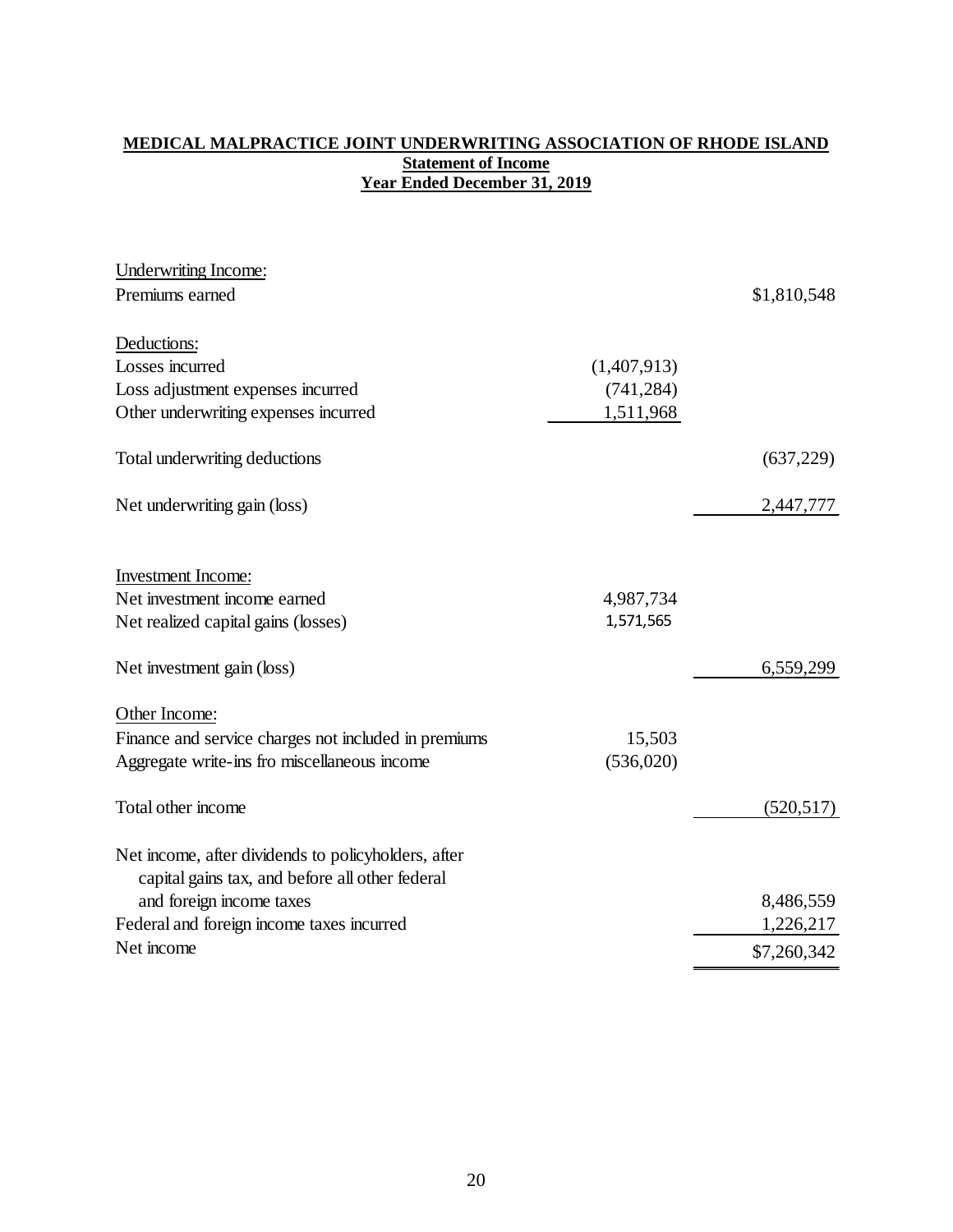## **MEDICAL MALPRACTICE JOINT UNDERWRITING ASSOCIATION OF RHODE ISLAND Reconciliation of Capital and Surplus December 31, 2015 to December 31, 2019**

Capital and Surplus, December 31, 2015 \$ 92,800,252

|                                        | Gains      | Losses      |               |
|----------------------------------------|------------|-------------|---------------|
| Net income                             | 30,810,204 |             |               |
| Change in net unrealized capital gains | 915,940    |             |               |
| Change in net deferred income tax      |            | (1,161,278) |               |
| <b>Total Gains and Losses</b>          | 31,726,144 | (1,161,278) |               |
| Net change in Capital and Surplus for  |            |             |               |
| the period                             |            |             | 30,564,866    |
| Capital and Surplus, December 31, 2019 |            |             | \$123,365,118 |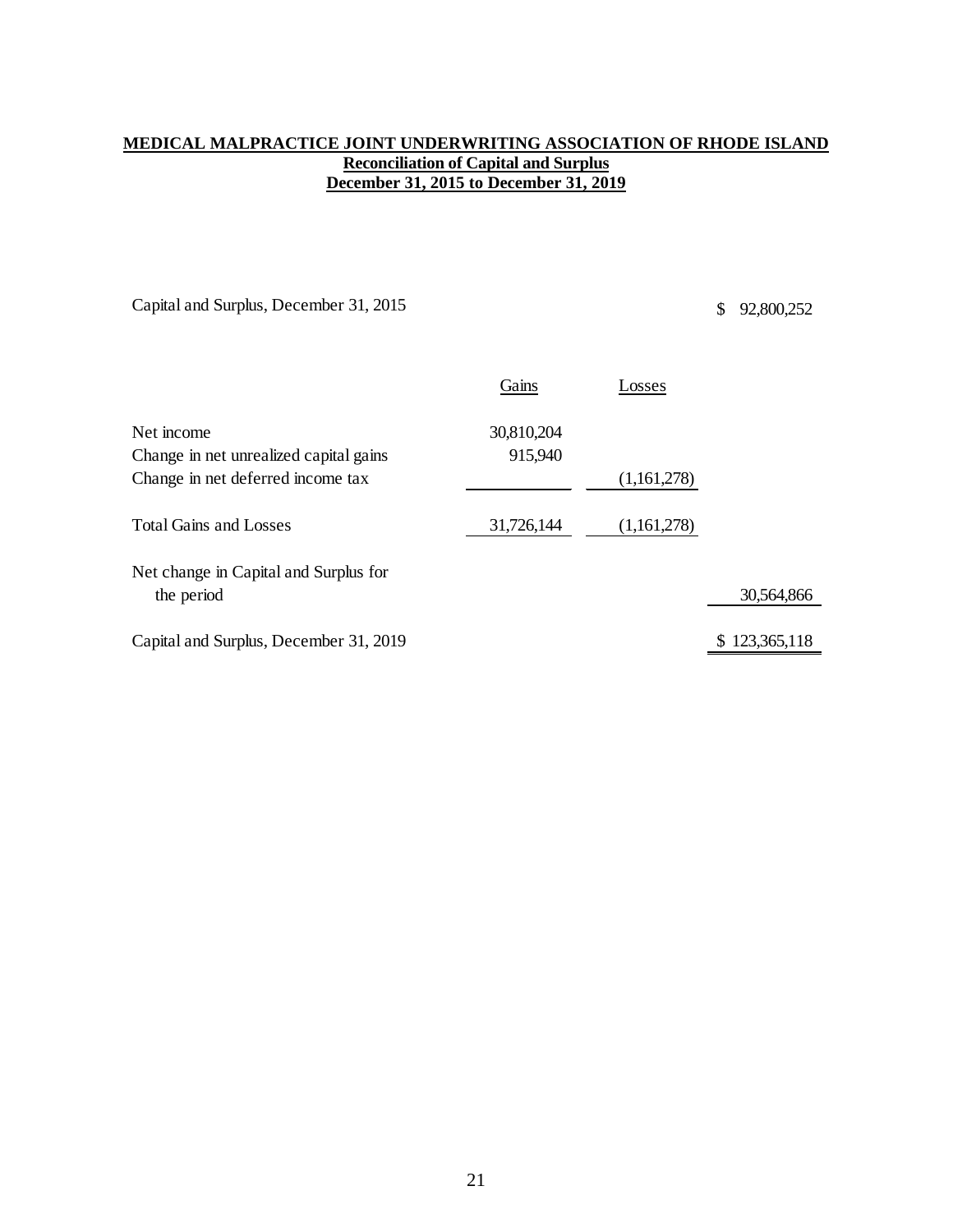## **MEDICAL MALPRACTICE JOINT UNDERWRITING ASSOCIATION OF RHODE ISLAND Analysis of Examination Adjustments December 31, 2019**

The examination of the Association, performed as of December 31, 2019, did not disclose any material misstatements to the financial statements contained in its 2019 Annual Statement filing. Accordingly, the amounts reported by the Association have been accepted for purposes of this report.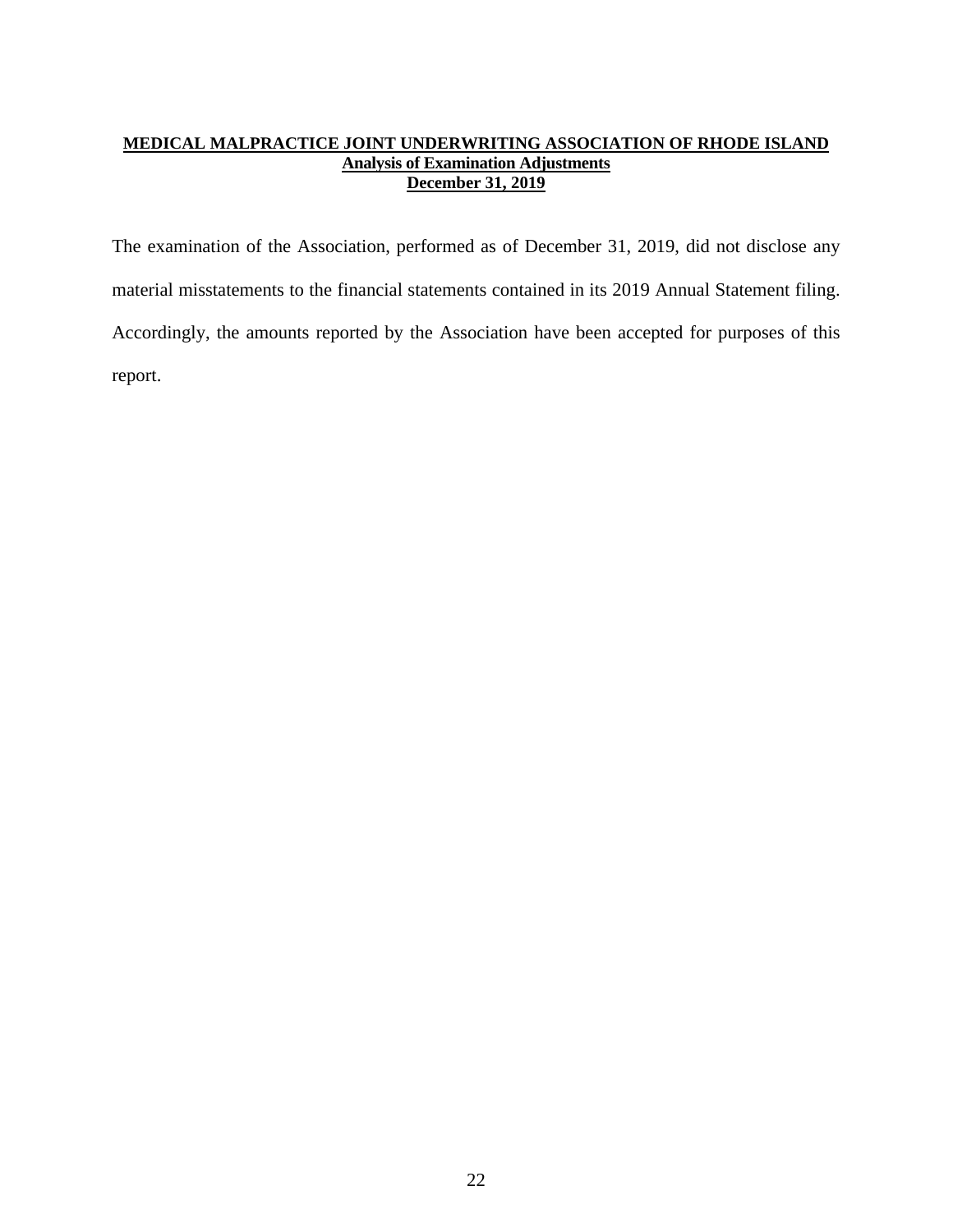## **COMMENTS ON FINANCIAL STATEMENTS**

## **ASSETS**

#### **Bonds \$88,468,445**

The above amount is the net admitted value of bonds held by the Association at December 31, 2019 and is the same amount reported in its 2019 Annual Statement. All the bonds are held in accordance with the terms of custodial agreements with third-party financial institutions.

The quality ratings of all securities included in the Association's bond portfolio were reviewed based upon criteria established by the National Association of Insurance Commissioners ("NAIC"). It was noted that 79.5% of the bond portfolio represents class NAIC-1, which are bonds of the "highest" quality according to the NAIC rating system, while 20.5% were NAIC-2 ("high" quality).

The book/adjusted carrying value, fair value, actual cost, and par value of the bond portfolio at December 31, 2019, are as follows:

| Book/Adjusted<br><b>Carrying Value</b> | Fair Value   | <b>Actual Cost</b> | Par Value    |
|----------------------------------------|--------------|--------------------|--------------|
| \$88,468,445                           | \$93,680,592 | \$89,955,963       | \$87,117,746 |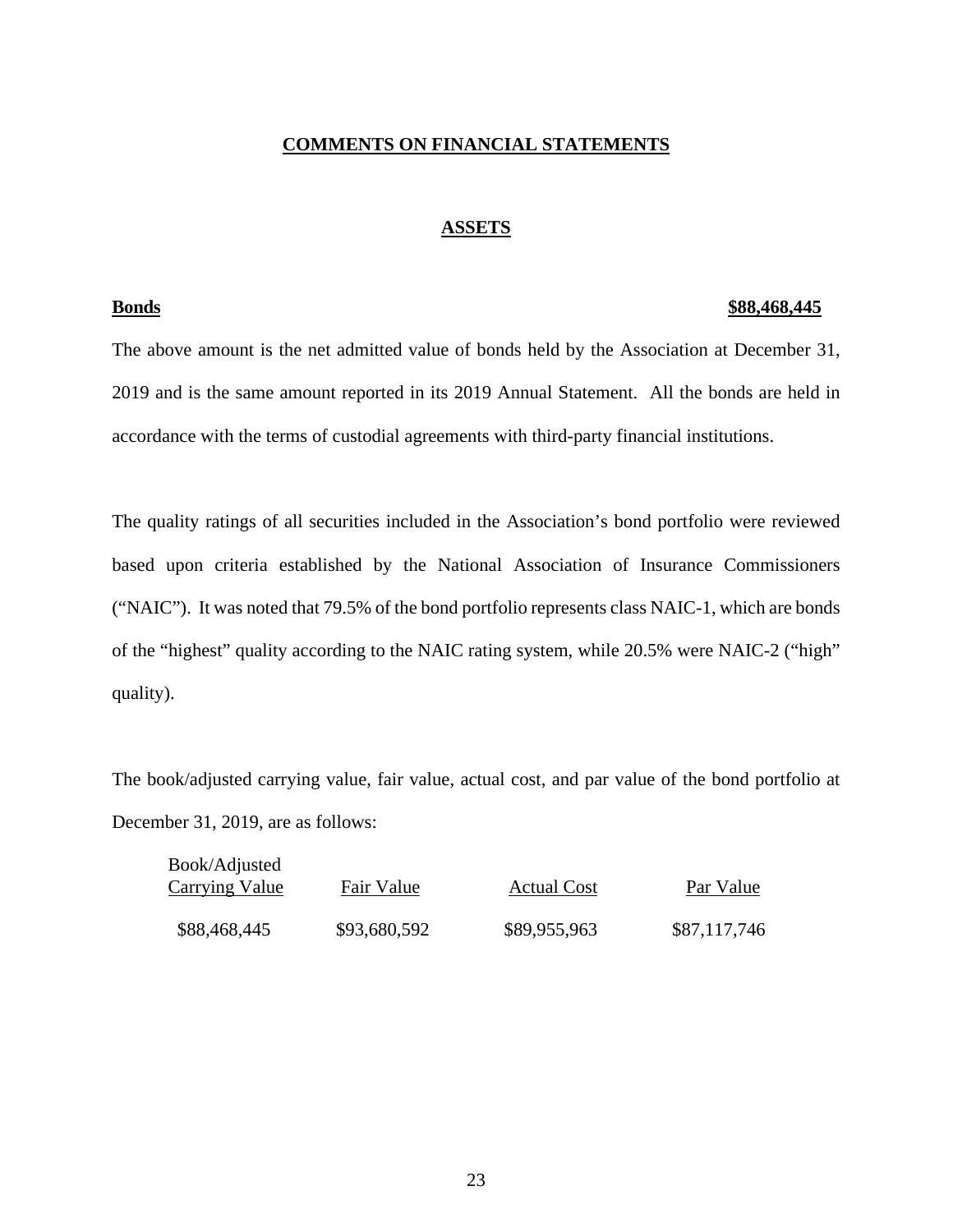## **Other Invested Assets \$64,772,187**

The above-captioned amount represents the net admitted value of the Stabilization Reserve Fund ("SRF") assets at December 31, 2019. The SRF, which is described in greater detail under the 'Territory and Plan of Operation' section, is composed of the following asset categories at yearend 2019:

| Cash and Short-Term Investments | \$162,083    |
|---------------------------------|--------------|
| <b>Bonds</b>                    | 47,106,302   |
| <b>Equity Securities</b>        | 4,973,902    |
| <b>Mutual Funds</b>             | 12,529,901   |
| <b>Total</b>                    | \$64,772,188 |

All assets held in the SRF at year-end 2019 are held in accordance with a custodial agreement with a third party.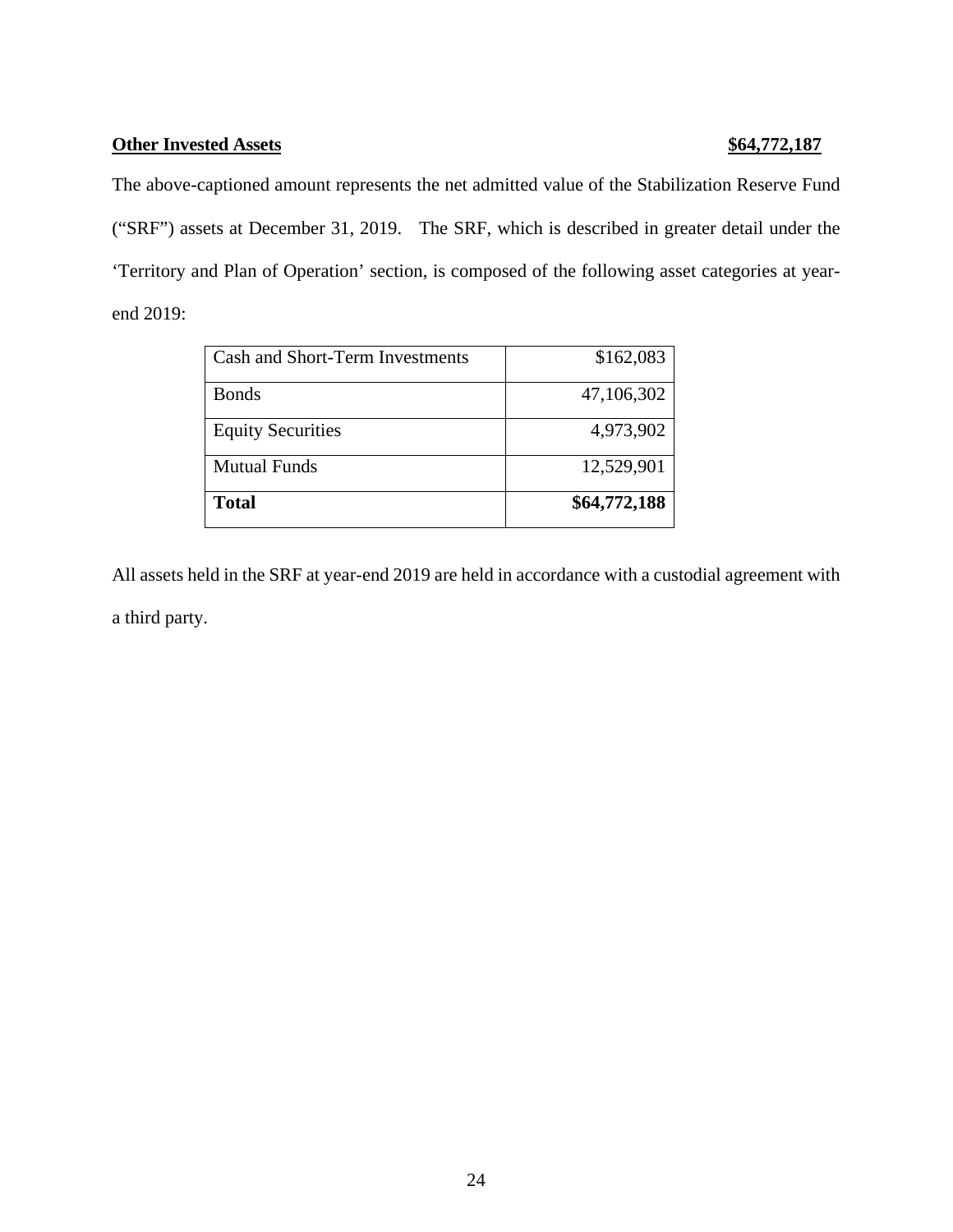## **LIABILITIES**

#### **Losses and Loss Adjustment Expenses \$28,400,048**

| Losses                          | \$21,002,589 |
|---------------------------------|--------------|
| <b>Loss Adjustment Expenses</b> | 7,397,459    |
| Total                           | \$28,400,048 |

The reserves for losses and loss adjustment expenses reflected above are the same as those reported by the Association in its 2019 Annual Statement. The Association's recorded reserves were reviewed for reasonableness by The INS Companies ("INS"), consulting actuaries for the Rhode Island Insurance Division. INS relied upon the underlying data reported by the Association, and their analyses included a review of the actuarial assumptions and methods utilized in determining the reserves, and such tests of actuarial calculations as deemed necessary.

Based upon the review performed by INS, the Association's recorded reserves were found to be calculated in accordance with commonly accepted reserving methods and are based on appropriate actuarial factors given the risk exposures under the policy provisions. INS also concluded that the reported reserves make reasonable provision for all unpaid losses and loss adjustment expenses, and claims-made extended loss and expense reserve obligations of the Association, in the aggregate, under the terms of its policies and agreements.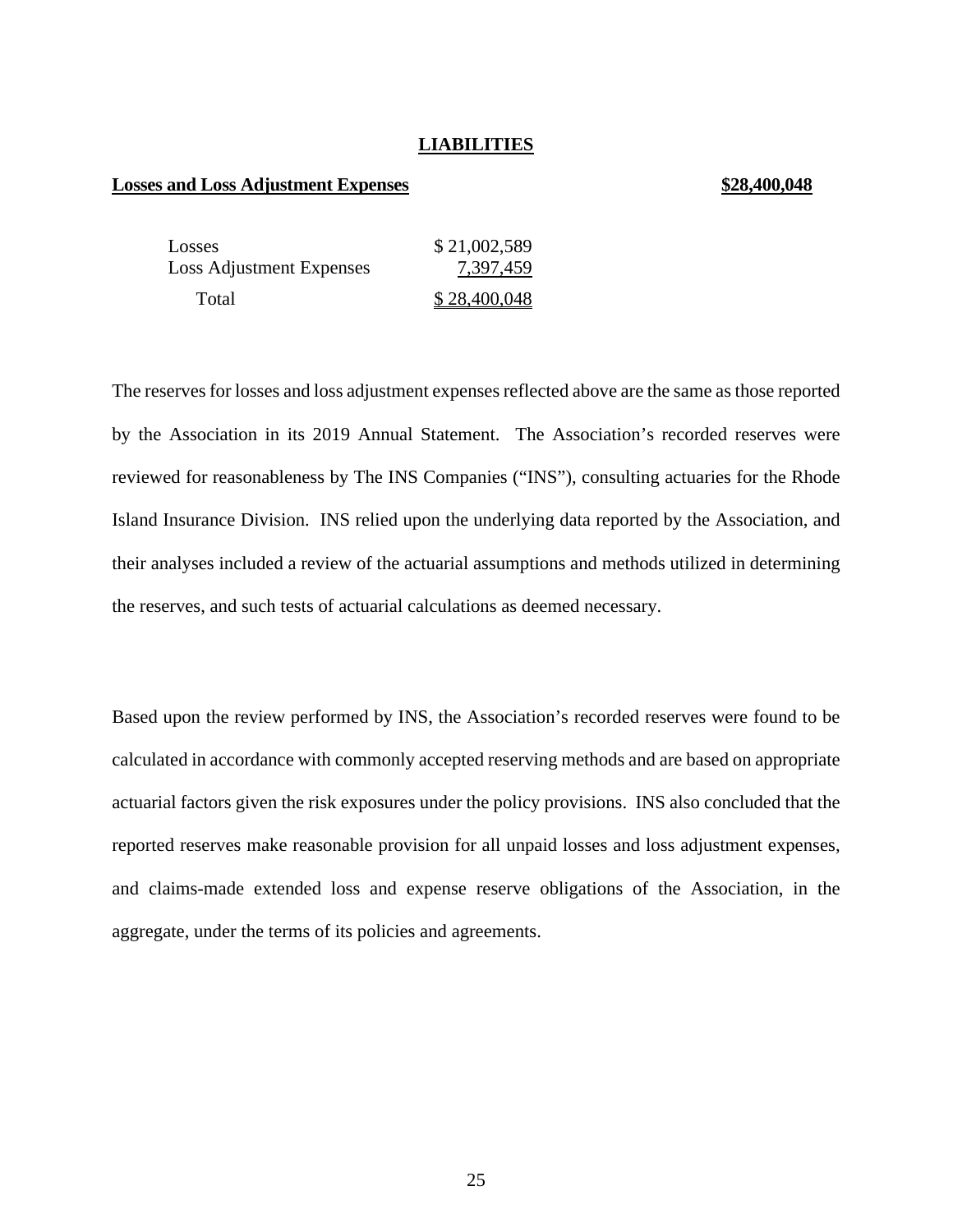### **SUBSEQUENT EVENTS**

A review of financial information, Association records, and the minutes to the Board of Directors' meetings for the period subsequent to the examination period was performed to ascertain whether any subsequent events have occurred which would have a material impact on the Association's operations or financial statements. In addition, an inquiry was made of the Association's management regarding subsequent events. Based upon our review, there was one significant event that occurred subsequent to December 31, 2019 as follows:

The COVID-19 pandemic has continued to develop throughout 2020 and 2021, with significant uncertainty remaining regarding the full effect of COVID-19 on the U.S. and global insurance and reinsurance industry. At the time of releasing this report, the examination's review of the Association noted that there has not been a significant impact to the Association. The Insurance Division has been in communication with the Association regarding the impact of COVID-19 on its business operations and financial position. The Insurance Division continues to closely monitor the impact of the pandemic on the Association and will take necessary action if a solvency concern arises.